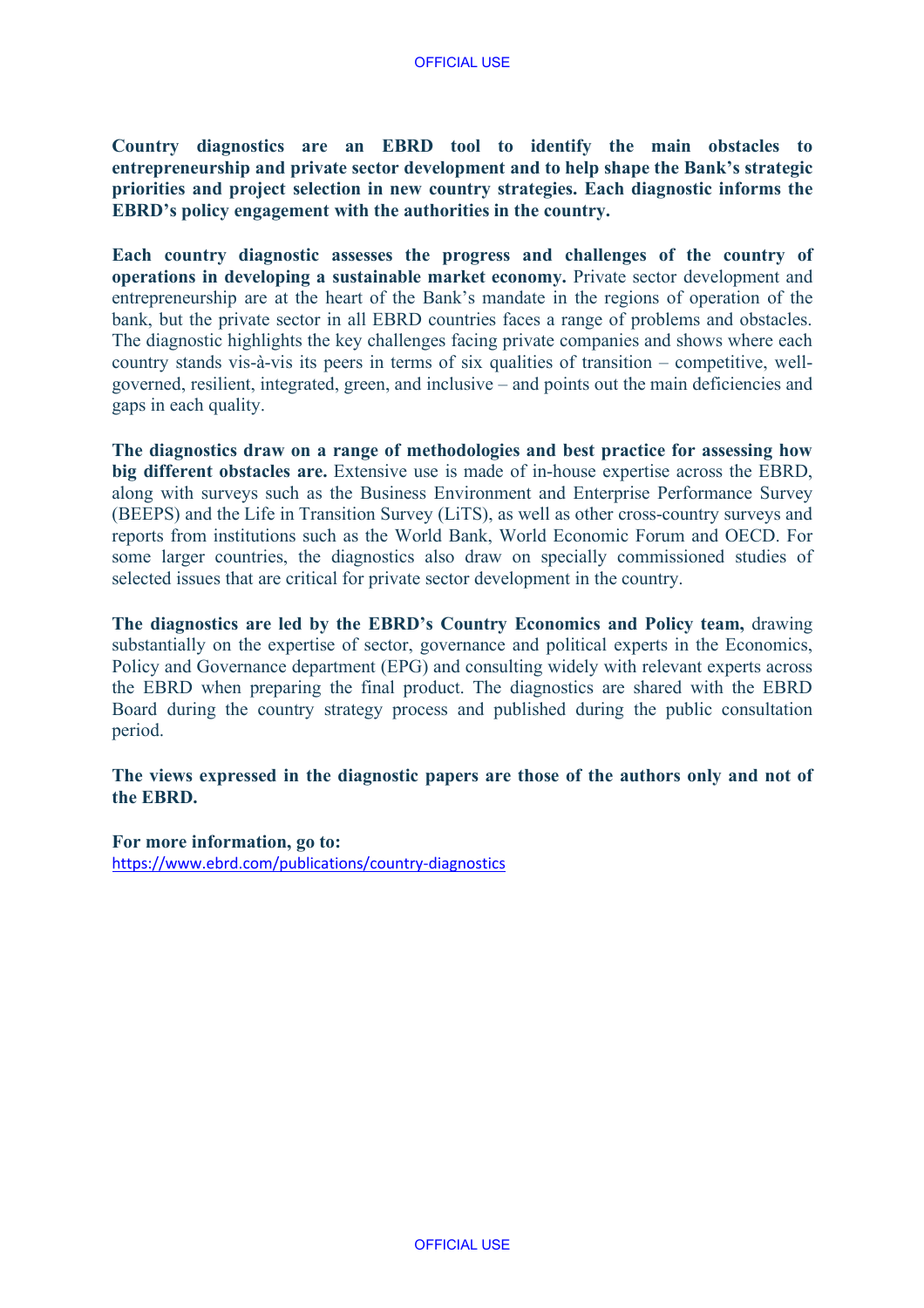



# **The Slovak Republic diagnostic paper: Assessing progress and challenges in developing a sustainable market economy<sup>1</sup>**

## **Executive summary**

This paper assesses the progress in the Slovak Republic towards a well-functioning, sustainable market economy, and the challenges ahead. It provides a basis for the design of the forthcoming EBRD Country Strategy for the Slovak Republic and for the structure of ongoing and future investment activities and policy advice/advocacy in the country.

The report singles out four key constraints that are holding back private sector growth in the Slovak Republic. In order of importance, these are the following:

- 1. Building an adequate skills base and better frontier innovation environment will ensure that the economy remains competitive and resilient through further productivity growth and relevance in global value chains, including beyond the automotive industry;
- 2. Addressing large regional differences will make the economy more inclusive, and competitive;
- 3. Coping with rapid aging though increased labour participation and improved healthcare will make the economy more resilient, inclusive and competitive in the longer run;
- 4. Greening the economy, especially through energy efficiency, pollution mitigation and environmentally friendly production and solid waste management, will promote sustainable growth and improve the quality of life (Annex 1).

The report also benchmarks the Slovak Republic according to the newly proposed EBRD methodology for measuring transition, whereby each country of operations is assessed along six desirable qualities of a sustainable market economy: competitive, integrated, wellgoverned, resilient, green and inclusive. The report provides clear evidence that the Slovak Republic is among the economies most advanced in transition, in many respects on a par with mature market economies. Annex 1 of the report provides scores, along with insights into the relative strength of development of the Slovak Republic along these six dimensions.

<sup>&</sup>lt;sup>1</sup> Prepared by Mateusz Szczurek and Marcin Tomaszewski, Department of Economics, Policy and Governance, EBRD. The views expressed in this paper are those of the authors only and not necessarily of the EBRD.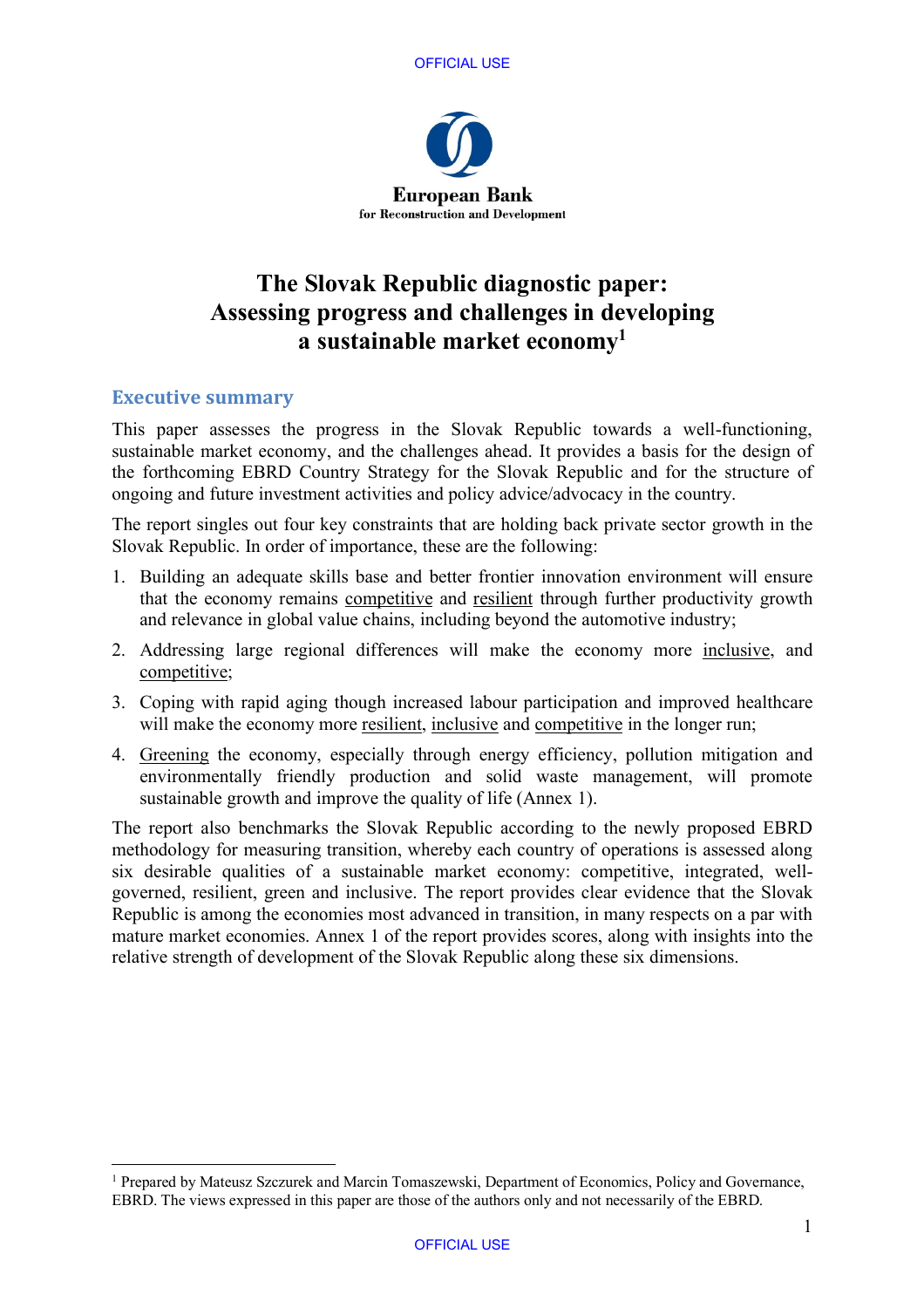## **Introduction**

**This paper assesses the progress of the Slovak Republic towards a well-functioning, sustainable market economy, and the challenges ahead.** It identifies four key constraints that currently hold back the transition into a sustainable market economy as defined by the new EBRD transition concept. The report also benchmarks the Slovak Republic according to the new EBRD methodology for measuring transition, whereby each country of operations is assessed along six desirable qualities of a sustainable market economy: competitive, integrated, well-governed, resilient, green and inclusive.

Sections 1 and 2 of the report describe the Slovak Republic's current growth model, recent performance, and the political economy context. Section 3 provides an in-depth analysis of three of the constraints to the development of a sustainable market economy. Annex 1 presents an overall assessment for each of the six sustainable market qualities, as well as a brief outline of the underlying methodology.

## **1 EU growth leader with unique development model**

**The Slovak Republic is the second wealthiest economy in the Central Europe and Baltics (CEB) region.** The private sector was at the roots of the Slovak success since transition began. Slovak purchasing power-adjusted per capita GDP more than quadrupled since 1991, reaching 77 per cent of the EU average in 2016. SMEs account for 73.6 per cent of the active work force, and 52.8 per cent of value added. Industrial activity and employment are heavily concentrated around the Bratislava region, and there remain severe regional disparities with the east of the country. Long-term unemployment (defined as 12 months and more) accounts for over 65 per cent of total unemployment – mostly concentrated in the east of the country – and is the second highest in the EU. **Public sector employment, at 27.2 per cent, is 6 points above the OECD average.** State-owned Enterprises are active in "strategic" sectors, including transport and utility networks, healthcare, and social insurance. The state also has large stakes in the energy sector.

**The Slovak Republic's economy relies heavily on exports,** which totalled almost 100 per cent of GDP in 2016, the largest such share among CEB countries. Given the industrial structure concentrated around the automotive sector, GDP is heavily exposed to fluctuations in output elsewhere in the EU, and in the world economy more broadly. The country plays a key part in global value chains of export-oriented foreign direct investment enterprises, in particular in the automotive sector and electronics. However, the value-added that derives from these activities still has a substantial potential to grow, with the domestic value added in gross exports remaining among the lowest across OECD countries. 2

**After a slowdown in 2012 and 2013, growth now seems well established.** GDP growth reached 3.8 per cent in 2015 and 3.3 per cent in 2016. Domestic demand continues to recover, with investment growth likely to accelerate as the start of the new EU financial perspective gathers speed in 2017, and thanks to private sector investments, such as new projects in the automotive industry. Strong private consumption is expected to remain the key engine of growth, supported by rising disposable incomes and improvements in the labour market. Public investment is expected to accelerate over the coming years, though it is conditional on the ability of the country to absorb EU funds. While the Slovak Republic has one of the highest per capital allocations of EU grant funds, it has struggled to absorb them, which can create a risk of excessive public fixation over "just spending it" in the coming years, at the expense of efficiency and additionality.

<sup>2</sup> [https://data.oecd.org/trade/domestic-value-added-in-gross-exports.htm.](https://data.oecd.org/trade/domestic-value-added-in-gross-exports.htm)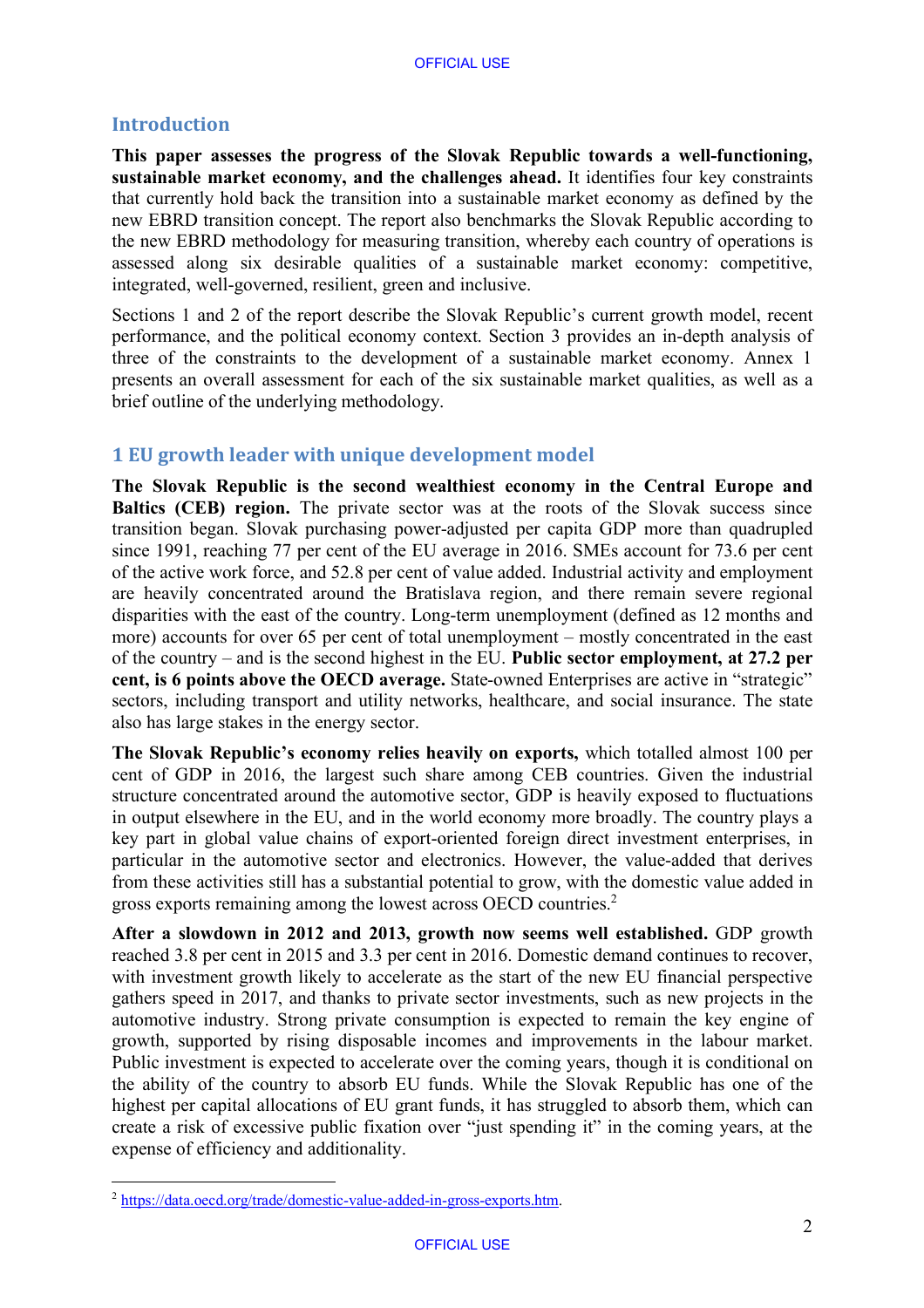



Source: Eurostat. Note: Constant 2010 prices. Source: Eurostat.

**The labour market is getting increasingly tighter, potentially hampering growth.** In recent years, unemployment fell from 14.9 per cent in the immediate post-crisis period to 9.9 per cent in 2016. Skilled-labour shortages are reaching unprecedented levels, with almost 25 per cent of industry respondents (significantly above the EU-28 average of 13 per cent in Q2 2017) of the European Commission's business survey citing qualified labour shortages as a limiting factor for production,. Households' purchasing power has improved as real wages showed strong growth of 3.7 per cent in 2016. Despite long-running EU-sponsored investment programmes in the east of the country, regional disparities are not improving, underlined by an unemployment rate of 15 per cent in 2016 in some of the eastern regions, amidst sub-60 per cent labour force participation rates. Also, the nationwide female employment rate remains 14.2 per centage points below that of males – the sixth biggest difference in the EU.

# **2 Political economy and the reform environment**

**In recent years, the domestic political environment in the Slovak Republic has been generally favourable for economic reforms.** Following early parliamentary elections in March 2012, the centre-left Direction–Social Democracy (SMER) party formed the first single-party government in the Slovak Republic's recent history, ending a period of unstable coalition governments. The latest parliamentary elections were held in March 2016. SMER-SD won the plurality of the vote, but secured only 49 out of 150 parliamentary seats. Prime Minister Fico successfully negotiated the formation of a coalition government with two other parties (the Slovak National Party and Most–Híd).

**Boosting employment, tackling regional disparities, and improving health and education are the main priorities of the government.** A number of key economic portfolios went to the same ministers who served under the previous one-party government, thus ensuring continuity of the reform efforts, particularly in the area of implementing fiscal consolidation and reducing long-term unemployment. The national reform programme for 2016-2018 draws on the government's manifesto for 2016-2020, which was approved by parliament in May 2016.

**In addition to economic reforms, the government has faced two other important challenges – addressing corruption and reforming the judiciary.** The weaknesses in these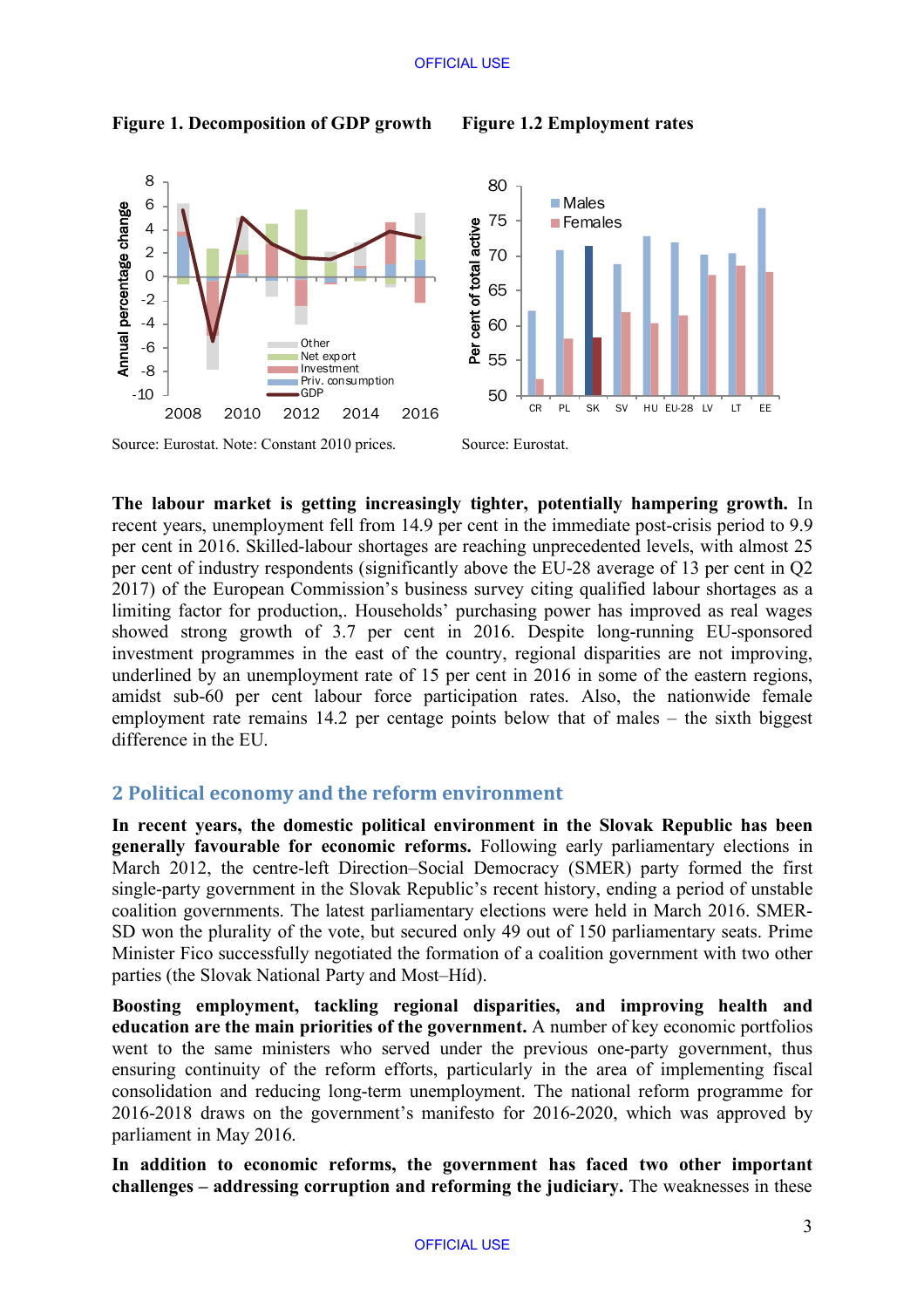two areas have had a negative impact on the business environment for many years, featuring in a number of business surveys. The Slovak Republic has the lowest levels of public trust in the judiciary among EU countries and the fifth lowest in the transition region, according to World Economic Forum 2016 Global Competitiveness Report and the EBRD/World Bank 2016 Life in Transition Survey (LiTS), respectively. The authorities have taken steps to strengthen the rule of law, including reforming the Judicial Council, and adopting new legislation on whistleblowing and an Action Plan on Fighting Corruption. The European Commission's 2016 Country Report on the Slovak Republic notes that these efforts have brought limited effects so far.

**Also, competition from the informal sector was identified as the top obstacle facing Slovak firms**. The share of firms that reported they compete against informal firms increased slightly, from 40 per cent in BEEPS IV (2009) to 43 per cent in BEEPS V (2012-2014), exceeding the CEB average of 35 per cent.

**In addition, the authorities took measures to support investment, including the approval of incentive packages for start-ups in 2015.** This supplements earlier measures to strengthen cooperation between academia and the business sector. The rate of firm start-ups in the Slovak Republic has continuously declined since 2010. Under new and simplified procedures, entrepreneurs establishing new businesses are able to register a joint stock company, instead of more sophisticated forms of legal entities. In addition, start-ups are exempted from the obligation to pay certain taxes for the first three years of operations. Under the new legislation, visas for skilled workers from outside the EU are slightly easier to obtain and a national centre for entrepreneurs is now in charge of disseminating innovation.

**The charged political debate on refugees weighs on the political feasibility of a more structured approach to immigration, as advocated by industry leaders.** Although the Slovak Republic is not located on the main migration transit route into the EU and did not have to grapple with a large influx of refugees, the latest election campaign was dominated by concerns over the EU refugee quota implementation. Anti-migration and anti-Roma rhetoric has increased. Although a far right party (Kotleba – the People's Party – Our Slovakia) has a small representation in the parliament (14 out of 150 seats), they are likely to increase their representation at the regional elections, due in autumn 2017. Addressing industrial labour shortages through immigration is getting more difficult in such an environment.

**The government implemented important reforms aimed at higher participation in the official labour market.** Personal insolvency regulations were simplified, aimed at eliminating perverse incentives for heavily indebted individuals, for whom it was optimal to stay out of the legal employment. Also, tax incentives for private-sector education facilities run by industry resulted in a large number of schools, but a somewhat limited response by potential students. At the same time, according to the EBRD/World Bank 2016 LiTS, 60 per cent of people cite "no opportunities" as a reason for not being able to find a job, suggesting only partial effectiveness of these reforms.

**A reform of administrative processes is underway**, with the goal of streamlining, modernising and strengthening capacities, in particular through e-services. An E-procurement system, designed in line with the 2014 EU Directive, is particularly ambitious, at the point of risking delays and problems with implementation. According to the 2016 LiTS, about onethird of respondents cited bureaucracy as the main obstacle for establishing a new business.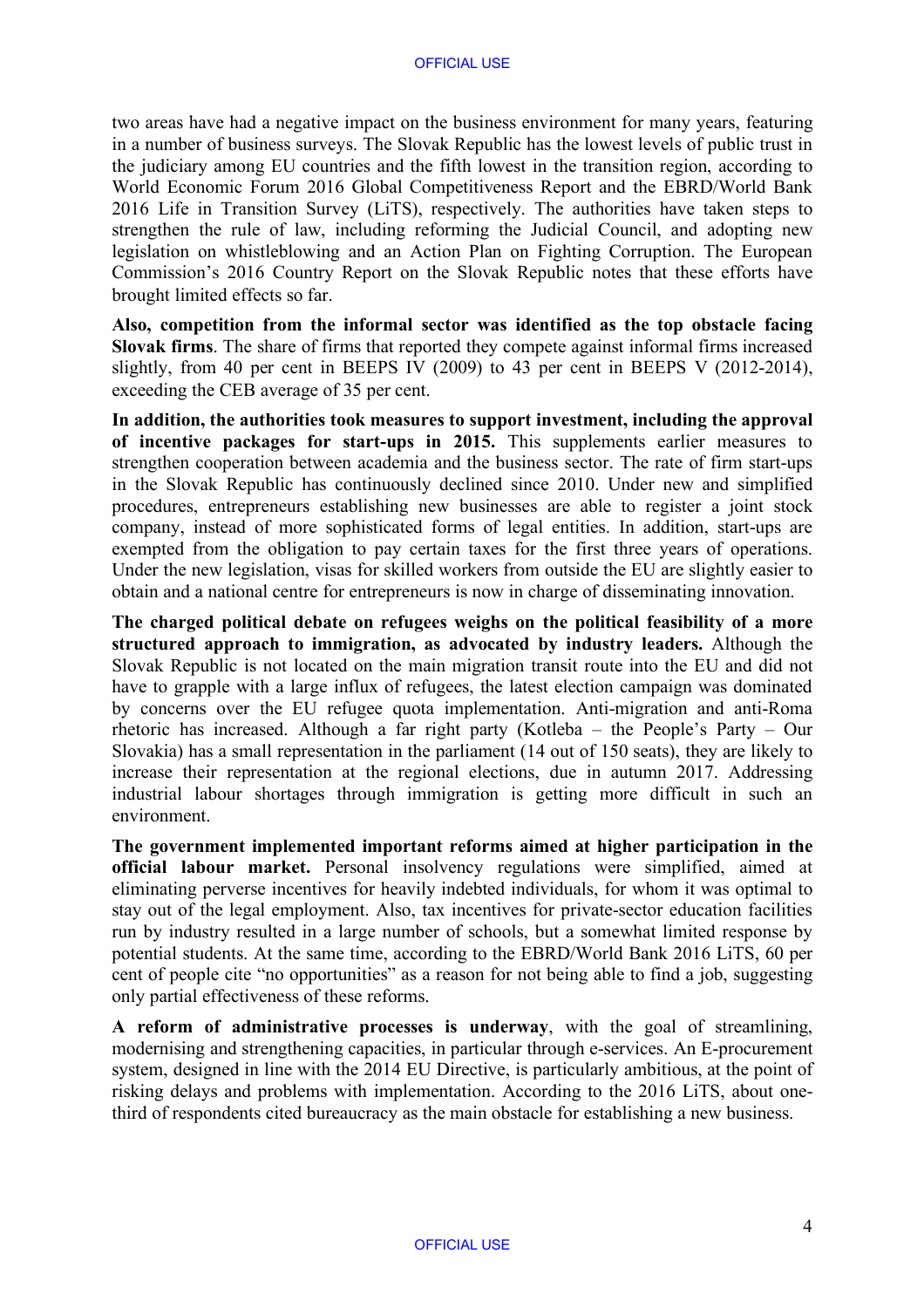## **3 Key binding constraints to developing a sustainable market economy**

Since the early 1990s, the Slovak Republic made major progress on moving from a planned system, showing significant improvements along all six qualities of a sustainable market economy. In this section we present an analysis of three of the key constraints that are still holding back the economy from developing its full potential. Annex 1 provides a snapshot of each of the six qualities and shows that the **EBRD Sustainable Market Economy Index (SMEI) for the Slovak Republic stands at 6.84 (out of 10),** which is representative of a **small** gap in terms of developing a sustainable market economy (Figure 3.1). Nevertheless, when comparing only the minimum values of the subcomponents of the six qualities across the countries, the Slovak Republic scores worse in two dimensions: green and competitive.

#### **Figure 3.1 EBRD ATQs – the Slovak Republic**



Source: EBRD estimates. Note: Level of development within each of the qualities is measured from 1 to 10, with 10 representing the highest level of development.

**The Slovak Republic's economy is among the most advanced transition countries.** It is one of the three most **integrated** and **resilient** economies of the EBRD countries of operations (CoOs). Many key elements of a well-functioning, private sector-led economy are already in place in the Slovak Republic; still, some challenges remain. The EBRD defines *Competitiveness* in two dimensions: (i) market structure and institutions, (ii) capacity of firm/s to generate value added and innovate. While on (i) the Slovak Republic is not far from advanced OECD countries, on (ii) the country is lagging behind. The following section looks at this dimension in more detail.

**3.1 An adequate skill base and better frontier innovation environment are needed to ensure the economy remains competitive through further productivity growth and relevance in global value chains** 

**Over the last twenty years, the Slovak Republic attracted investment to build a complex, export-driven economy.** The automotive sector has been the target of much FDI, benefitting from the Slovak Republic's competitive advantage of a relatively cheap and educated labour force. The country has become the  $16<sup>th</sup>$  most complex and  $42<sup>nd</sup>$  largest export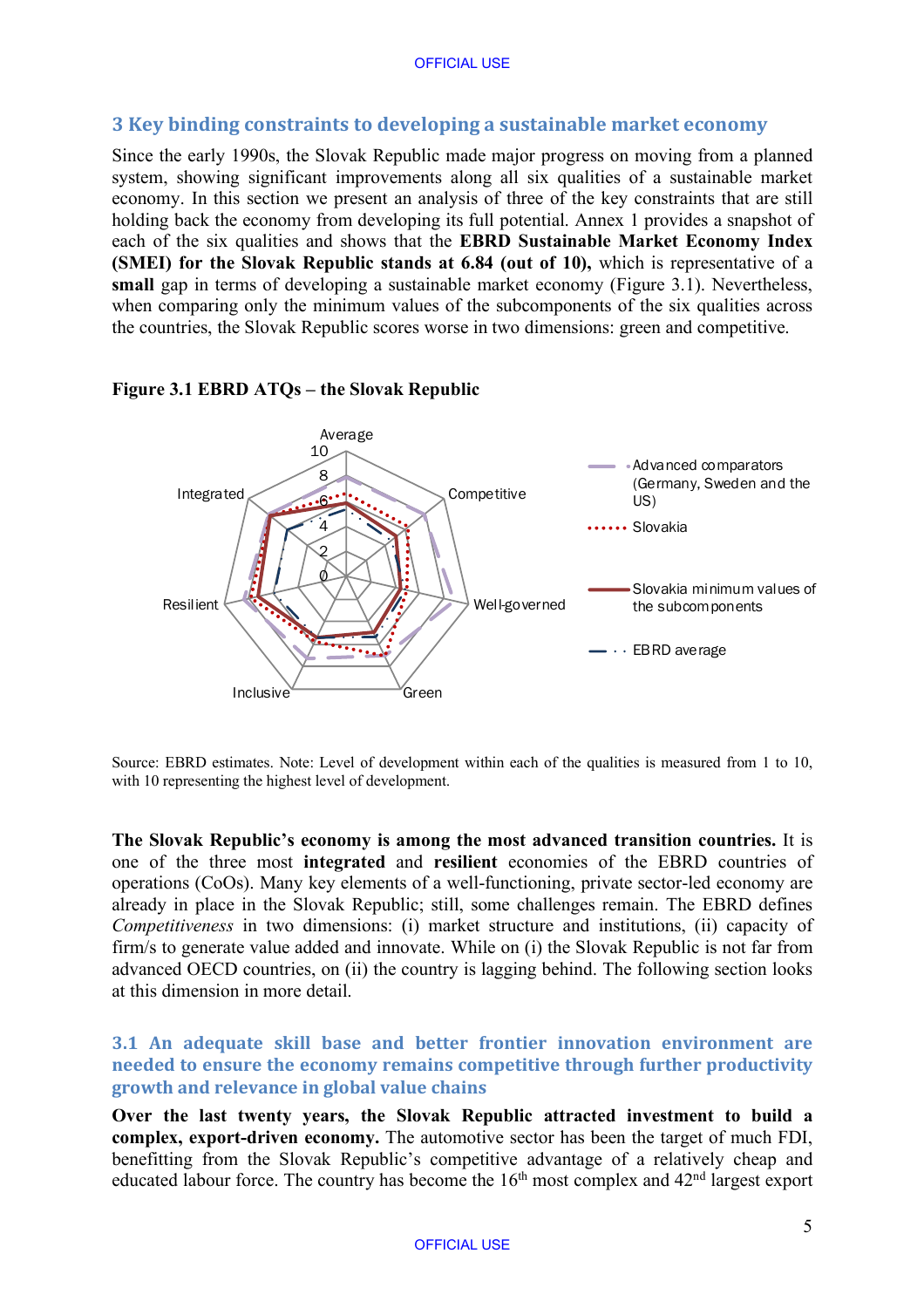economy in the world.<sup>3</sup> Trade openness, FDI and labour productivity growth have been the major forces in the Slovak Republic's rapid catch-up relative to the advanced European countries.

**Still, the Slovak Republic has not yet fully addressed the competitiveness gaps with the most advanced countries.** The Slovak Republic is regarded as *moderate innovator* in the European Innovation Score Board with its innovation performance relative to the EU at 67 per cent in 2015.4 While the share of high-technology exports has increased significantly in the Slovak Republic (from 4 per cent of manufactured exports in 1994 to 10 per cent in 2015), it is still below the OECD average of 17 per cent. Similarly, Slovak exports of knowledge-intensive services are below 60 per cent of the EU average. Thus, the capacity of Slovak firms to generate value added and innovate remains below the most advanced countries. So far, firms in the Slovak Republic, alongside those in the Czech Republic and Hungary, have reaped substantial productivity benefits mainly through international spillovers of technology and know-how, particularly through FDI and a greater participation in global value chains, rather than in-house innovation (see EBRD 2014 Transition Report for more details).

**The gradual eliminating of these gaps is crucial to ensure sustainability of the Slovak Republic's economy.** The existence of the innovation gaps may be natural given the stage of the development process, but the country's capability to move up the global value chain is not a given. Today, the Slovak Republic is very well integrated in global and regional processes. And the hope is that, as simpler processes will move to cheaper locations (e.g. Eastern Europe or the Western Balkans), higher value added production, including innovation and R&D should take over (see Box 2 *The Slovak Republic's Homogeneous Economy* on the future of the crucial automotive industry). This shift is very important as the Slovak Republic is gradually losing its comparative advantage due to rising wages, a process likely to be accelerated by aging.

**A further progress on the key elements of the knowledge economy would help the Slovak Republic to move up the value chain.** Specifically, further efforts should be made on three fronts, in order of importance: (1) supporting the ability of traditional industries to innovate through R&D, skills and ICT improvements; (2) improving the innovation environment to encourage companies to innovate and move up global value chains; and (3) helping ensure the continuity of chain of financing from angel support, early, growth and later stages to allow smaller, innovative companies to market ideas.<sup>5</sup>

**First, the ability of traditional industries to innovate through skills and R&D improvements remains limited.** Today, this ability is constrained by low and ineffective public spending on education. The Slovak Republic spends only 2.6 per cent of GDP on nontertiary (vs. 3.4 per cent OECD average) and 1 per cent of GDP on tertiary education (vs. OECD average of 1.3 per cent). This puts the Slovak Republic in  $82<sup>nd</sup>$  place globally.<sup>6</sup> In effect, the percentage of pupils that are assessed as low achievers<sup>7</sup> in PISA $\frac{8}{3}$  is significantly

<sup>3</sup> Economic Complexity Index (2016). [http://atlas.media.mit.edu/en/profile/country/svk/.](http://atlas.media.mit.edu/en/profile/country/svk/)

<sup>4</sup> [http://ec.europa.eu/DocsRoom/documents/17856.](http://ec.europa.eu/DocsRoom/documents/17856)

<sup>&</sup>lt;sup>5</sup> EBRD's Knowledge Economy Initiative also has a fourth stream, where the Slovak Republic performs relatively well: (4) access to information via the availability of broadband, fixed and mobile, particularly in the regions. Access to broadband is good across in the Slovak Republic and there are no large regional discrepancies in the use of internet. In all regions, the share of households with access to broadband is almost 80 percent. Similarly, the share of individuals who ordered goods or services over the internet for private use is similar across the country (55 percent in the Bratislava region vs. around 50 percent elsewhere in 2014). 6 Global Innovation Index 2016.

<sup>7</sup> Per cent of pupils, 15 years old, with proficiency level 1a (reading and science) and level 2 (math) and lower on PISA.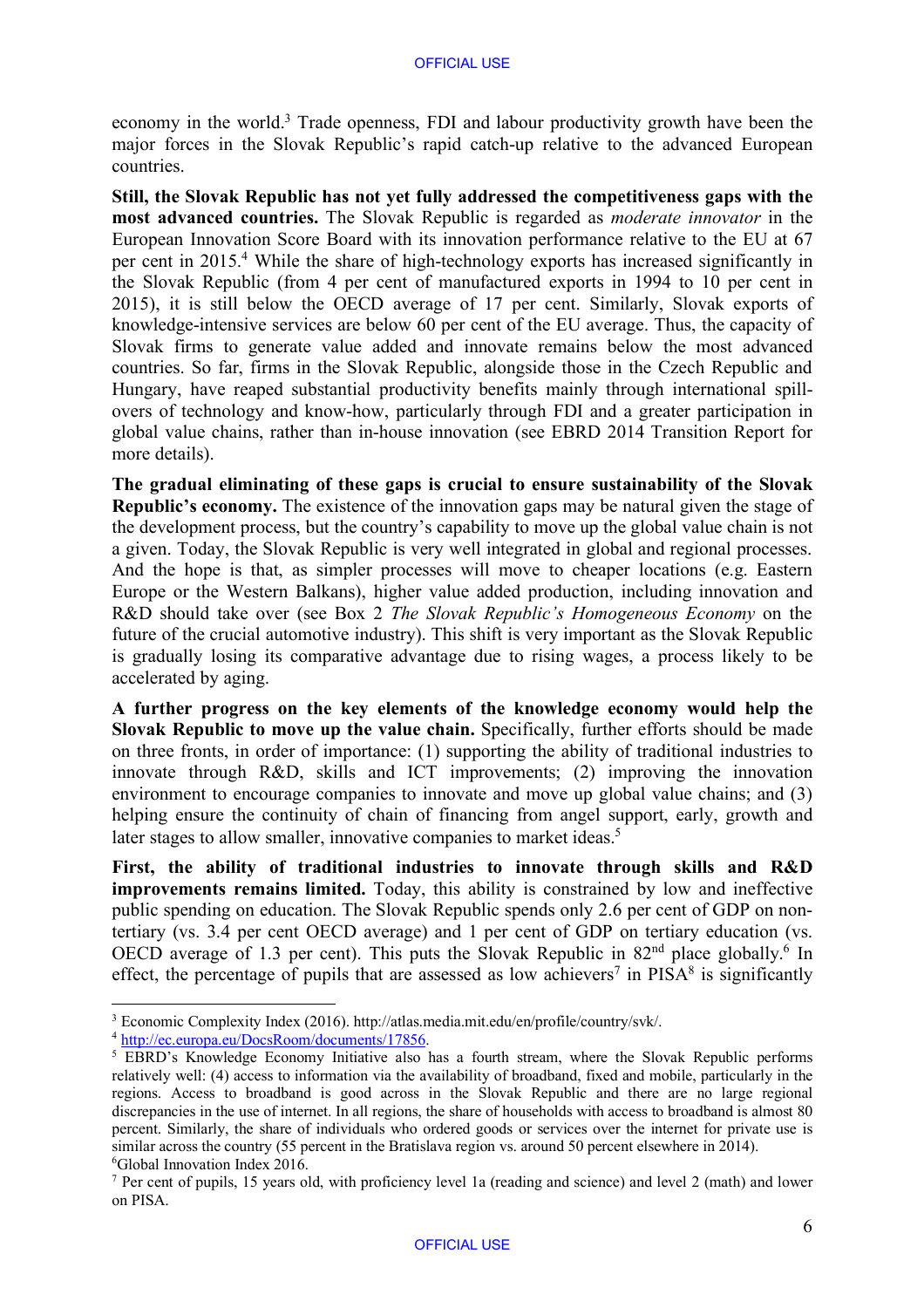higher in the Slovak Republic than in an average EU country. About 51 per cent of Slovak pupils are low achievers in maths (vs. 47 in the EU), and 32 per cent are low achievers in science (vs. 22 per cent in the EU). Moreover, public spending on education remains inefficient. Dutu and Sicari (2016) show that in the Slovak Republic on average PISA scores could be improved by 12 per cent if the Slovak Republic were to match the best performing countries with similar levels of spending.9

**As a result of these inefficiencies, the Slovak firms' innovation capacity suffers from skills gaps.** Currently, tertiary educational outcomes as well as vocational education and training (VET) do not fully match the needs of the Slovak labour market. In particular, the private sector faces shortages in engineering, technical, and IT areas. While the interest of firms engaged in VET is increasing, the dual education scheme does not seem to be attractive for young students. Besides, in the 2016 WEF survey, the private sector strongly indicates that the educational system in the Slovak Republic does not meet the needs of a competitive economy<sup>10</sup> (the results put the Slovak Republic on  $117<sup>th</sup>$  place globally). Similarly, a Deloitte  $2016$  survey<sup>11</sup> finds that limited availability of qualified and experienced researchers is a key factor that limits firms' innovation activities. The "brain drain" continues to be a problem, especially for Eastern Slovak regions where skilled jobs are limited. Emigration to Western Europe increased after the country joined the EU in 2004. The total number of emigrants is estimated to be up to half a million people (around 10 per cent of population).

**There will be also a growing need to better support incentives for R&D within firms**. The Slovak Republic's FDI and technology transfer is above the EU average,<sup>12</sup> even if the domestic firms' spending on R&D remains low (0.3 per cent of GDP, compared with 1.6 per cent in  $OECD<sup>13</sup>$ ). So far, rapidly increasing labour productivity was a signal of the existence of areas of process innovation within firms not reported in the statistics. Still, as the country approaches the technological frontier, effective use of, for instance, technology vouchers could provide incentives for firms to consult a knowledge provider and to implement new technologies.14 The Slovak Republic has introduced a tax super deduction for R&D (effective as of 2015) of 125 per cent (150 per cent in the second year) of R&D costs deductible from the tax base. In the Deloitte 2016 survey, two-thirds of surveyed companies want to use the super deduction<sup>15</sup> and almost 70 per cent of firms plan to increase their R&D expenditure in 3-5 years.

**Second, the innovation environment does not sufficiently encourage companies to move up global value chains.** Today, the capacity of Slovak firms to generate value added remains constrained. The economy's knowledge absorption is held back by a low number of researchers in the private sector; the share of

"Multinational companies do not care about local researchers in the Slovak Republic.

Slovak academia is not rewarded for cooperation with business."

**A university professor**

<sup>8</sup> [http://www.oecd.org/pisa/.](http://www.oecd.org/pisa/)

<sup>&</sup>lt;sup>9</sup> Dutu R. and P. Sicari (2016), "Public Spending Efficiency in the OECD: Benchmarking Health Care, Education and General Administration", *OECD Economics Department Working Papers*, No. 1278, OECD Publishing, Paris.

<sup>&</sup>lt;sup>10</sup> A score of 2.9 [1 = not well at all;  $7$  = very well] (WEF, 2016).

<sup>&</sup>lt;sup>11</sup> Deloitte (2016). Central European Corporate R&D Report 2016.

<sup>&</sup>lt;sup>12</sup> The Slovak Republic scores 5.3 of 7 on this indicator in the Global Competitiveness Index (average 2013-2016), which is above EU average of 4.8. This puts the Slovak Republic on the 15th place out of 138 assessed economies.

<sup>13</sup> OECD Economic Surveys: Slovak Republic 2014.

<sup>&</sup>lt;sup>14</sup> [https://cdn5.euraxess.org/sites/default/files/domains/brazil/focus\\_on\\_slovakia.pdf.](https://cdn5.euraxess.org/sites/default/files/domains/brazil/focus_on_slovakia.pdf)

<sup>&</sup>lt;sup>15</sup> Deloitte (2016). Central European Corporate R&D Report 2016.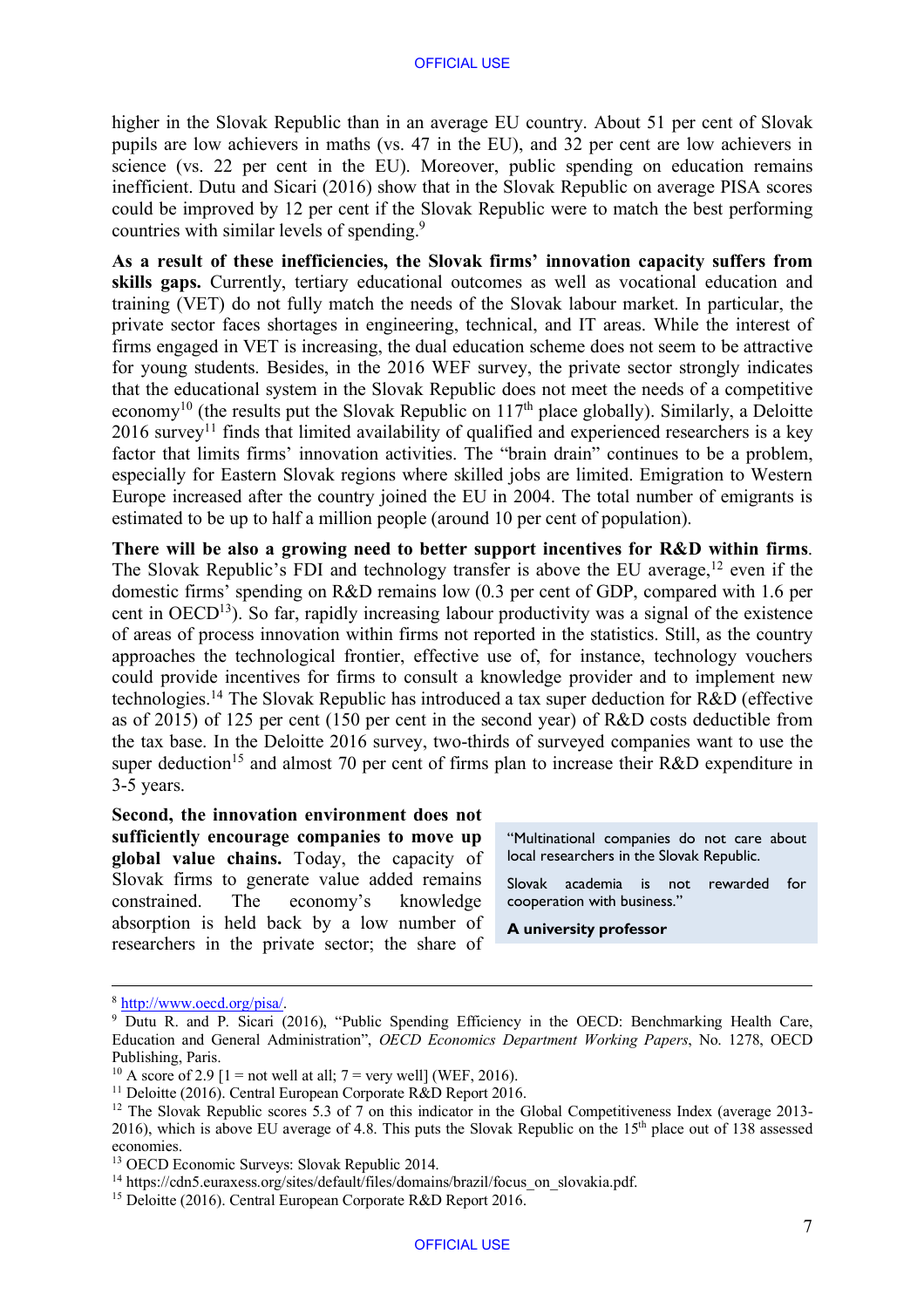research talent<sup>16</sup> in total firms' employment is only 18 per cent, which puts the Slovak Republic in 57<sup>th</sup> place globally.<sup>17</sup> Moreover, the Slovak Republic's low knowledge diffusion is demonstrated by virtually non-existent intellectual property receipts as a percentage of total trade (the country scores  $70<sup>th</sup>$  in the Global Innovation Index, 2016).

**More effective skills transfer could benefit potential innovators**. Such projects should boost the innovative activity of more entities in the local innovation ecosystem. For instance, stronger FDI-SME links could support the innovation capacity of smaller players. Currently, the share of SMEs with innovation co-operation activities<sup>18</sup> is 0.2 of total SMEs in the Slovak Republic (below the EU average of 0.4). Moreover, these efforts could strengthen the currently weak co-operation between firms, universities and research centres. The implementation of an effective tertiary vocational education programme, including on-the-job training, would provide the technicians needed to use new technology. While the authorities are providing incentives for hiring youth workers, these incentives could be targeted to firms that provide internships to students from those programmes.

**Further promotion of economic clusters in lagging regions could also improve knowledge transfers and support the local labour market.** The Slovak Republic has built a few relatively successful clusters, which could be better supported with funding and access to skilled labour. Beyond the manufacturing sectors, such as in the automobile and consumer electronics industries, an IT sector is gradually gaining in importance in the Slovak economy. In particular, the Košice IT valley is an impressive example of entrepreneurship in the eastern region of the Slovak Republic (see Box 1). The success of this cluster has emerged from an efficient collaboration between academia, local authorities and IT firms. Today, more and more IT companies are being established there, while the quality of IT training programmes at schools and universities is constantly improving.

#### **Box 1: Košice IT valley**

Košice and its surroundings still remain among the poorest regions in the EU. Left with unfinished infrastructure, this region in the eastern part of the country has suffered from failed regional development concepts for decades. High rates of unemployment, low labour force participation and emigration have caused a vicious circle, which impedes this region from converging with the western part of the Slovak Republic, statistically the fifth most affluent region in the EU.

Despite this disadvantaged position, Jozef Ondáš, a managing director at T-Systems, a subsidiary of Deutsche Telekom, together with his colleagues came up with an idea to utilise the most precious assets of the region, which are computer-science graduates. Instead of waiting for the perpetually promised highway, which effectively would have brought new manufacturing plants rather than more sophisticated production, they decided to focus on a field with greater value – the IT sector. For that purpose a regional partnership of IT

<sup>&</sup>lt;sup>16</sup> Full-time equivalence (FTE) researchers in the business enterprise sector refers to 'researchers' as: professionals engaged in the conception or creation of new knowledge, products, processes, methods,

and systems, as well as in the management of these projects, broken down by the sectors in which they are employed (business enterprise, government, higher education, and private non-profit organizations).

In the context of R&D statistics, the business enterprise sector includes all firms, organizations, and institutions whose primary activity is the market production of goods or services (other than higher education) for sale to the general public at an economically significant price, and the private non-profit institutions mainly serving them; the core of this sector is made up of private enterprises. This also includes public enterprises.

<sup>17</sup> [https://www.globalinnovationindex.org/gii-2016-report#.](https://www.globalinnovationindex.org/gii-2016-report#)

<sup>&</sup>lt;sup>18</sup> have had any cooperation agreements on innovation activities with other enterprises/institutions.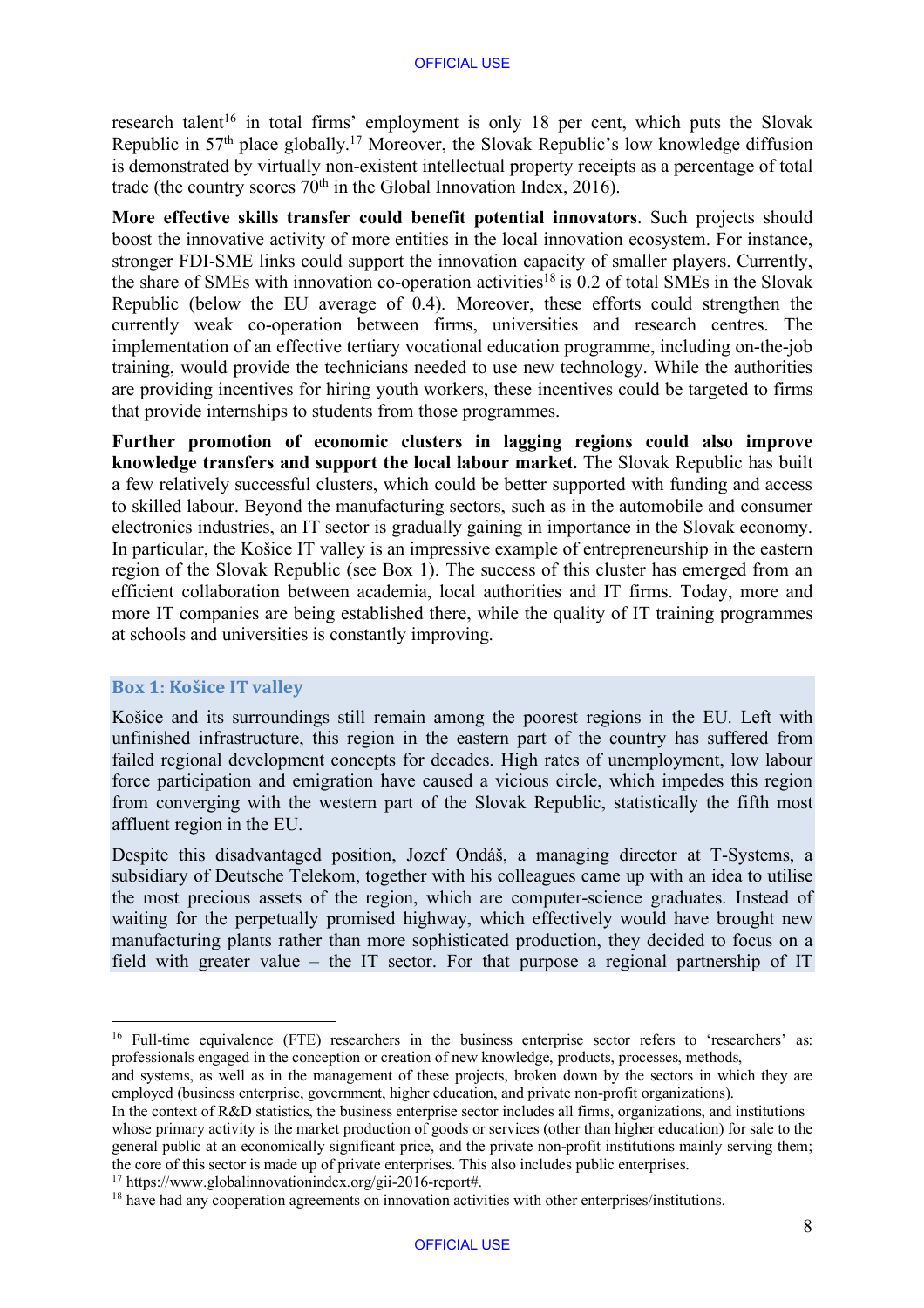companies, education institutions and regional authorities was created in 2007, the Košice IT Valley.

Košice IT Valley is a cluster, based on the knowledge triangle, which consists of educational institutions, local government and leading IT companies. The main objective of this initiative is to promote and facilitate educational programmes for IT jobs as well as to motivate the youth to study and work in IT and robotics. At the same time, the close collaboration of schools and universities with leading IT multinationals is expected to provide a broad portfolio of job opportunities for such graduates.

Ten years after its inception, Košice IT Valley shows outstanding results. It employs over 10 thousand IT specialists, ten times what was initially expected, and has a potential to offer another thousand jobs annually in the coming years. Starting only with seven companies, currently the cluster consists of 49 members. Global players, such as Cisco Systems, or Ness Technologies Inc. (an Israeli provider of IT services), offer significantly above regional-level average salaries, and are competitive at the national scale.

The labour market for specialists in the Slovak Republic is tightening. Similarly to the automotive industry, qualified labour shortages are hindering the fast pace of development of the IT industry too, despite high unemployment rates in the region. Currently, there are roughly 500 IT graduates from Slovak schools annually. This means that the demand on IT specialists exceeds the market offer by 100 per cent. Unless the qualified workers supply increases, including through a greater interest in IT among the youth or inflow of specialists from abroad, the factor of skilled labour, which effectively triggered this regional success, could become an inhibiting factor for the region's further expansion.

In 2015, the government launched an EU co-financed Research and Innovation Operational Programme ( $\epsilon$ 2.2 billion) to support links between academia and the private sector. The Programme prioritises new materials, ICT, nanotechnology, automotive and biomedicine and could also promote the development of economic clusters.

**The innovation financing ecosystem lacks continuity**. In the Slovak Republic, financing innovation is heavily influenced by unprecedented amounts of EU funding, including the European Structural and Investment Funds  $(E2.2)$  billion available until 2020) or the Horizon 2020 (the biggest EU Research and Innovation programme ever). However, the participation of Slovak firms in these programmes remains  $low<sup>19</sup>$  also due to a low success rate and the limited experience of applicants. While the large-scale infusion of

"We need more engineers and math graduates, not just political scientists and sociologists."

"EU money is not cheap, when you add paperwork and the strings attached. It has its place, but sometimes projects are more attractive without it. Bank loans are good for companies that are ready for such financing. But even bigger, more established companies face problem with financing external expansion."

#### **PE fund manager**

funds represents a valuable opportunity to transform the Slovak innovation system, it poses risks to the sustainability and effectiveness of the investment.

**Moreover, the Slovak Republic's chain of innovation financing underutilizes important equity elements.** For instance, venture capital investment is at a mere 13 per cent of the EU average.20 This is a combination of demand and supply issues in financing. While there is a need to strengthen the early-stage financing, a lack of investment projects (e.g., due to low experience in structuring projects) was often mentioned as a bigger obstacle than availability

<sup>19</sup> Deloitte (2016). Central European Corporate R&D Report 2016.

<sup>20</sup> European Innovation Scoreboard.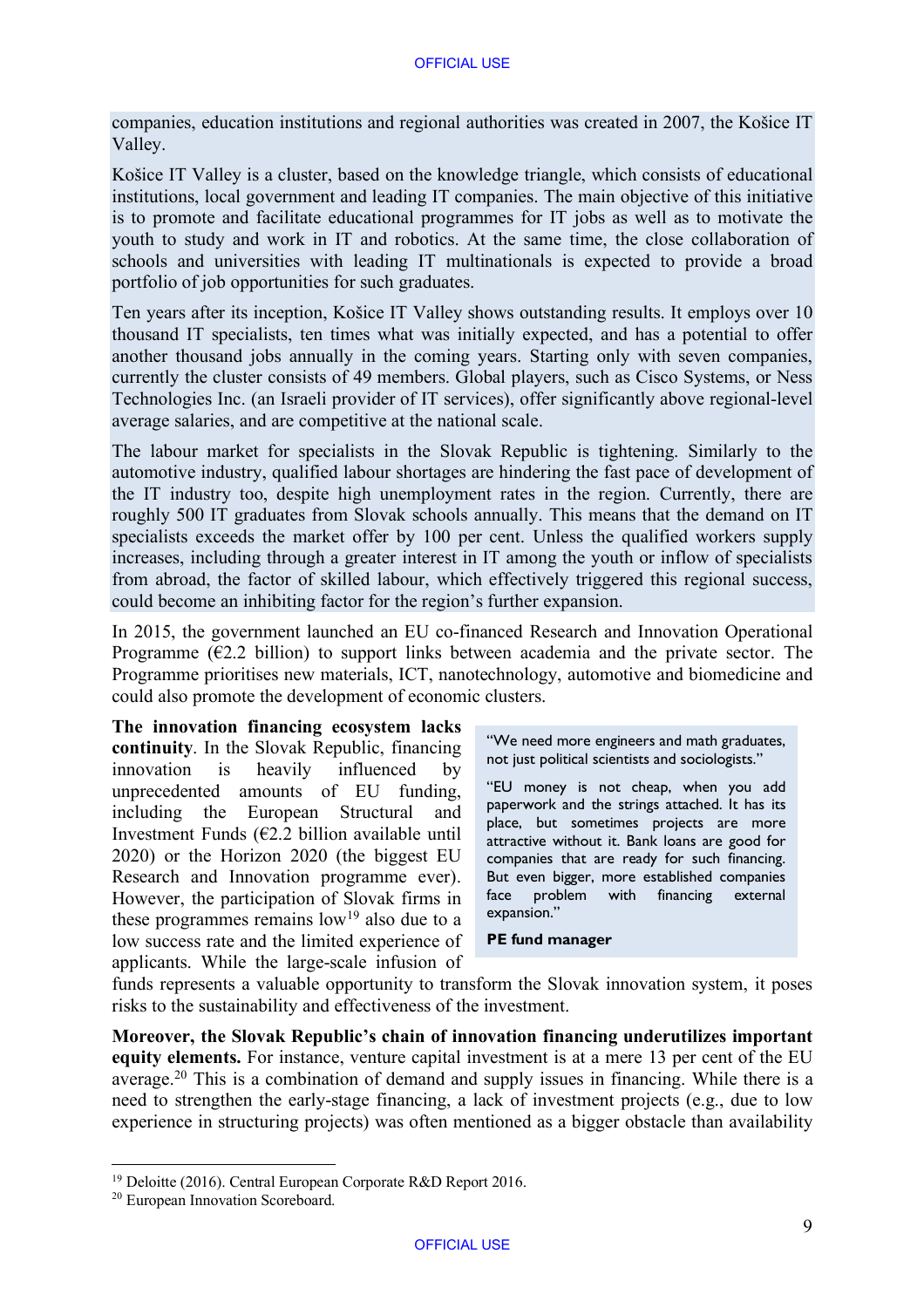of the funds themselves. The demonstration effects of successful projects and further growth of the skilled PE/VC fund management community will be necessary to ensure wider upscaling of Slovak start-ups.

**Some private sector representatives indicate hesitance of financing the global expansion of Slovak firms by the domestic banking system.** This is true of even larger SMEs, with adequate access to bank funding for domestic projects. Foreign capital expansion would not only make the Slovak economy more integrated, but would also contribute to faster upgrading of management practices, create a strong competition- and productivity-enhancing impulse, and stimulate R&D in the Slovak Republic. Additionally, it could also make the Slovak economy more inclusive by reducing the large gap between Gross Domestic Product and Gross National Product, resulting from the currently large foreign ownership of Slovak industry.

#### **Box 2: The Slovak Republic's homogenous economy**

Over the last 10 years, the Slovak Republic's car production saw a five-fold increase. With over one million cars produced annually, the Slovak Republic became the global leader in car production per capita. 21

There are three big car manufacturers in the country – Volkswagen, which opened its first factory in 1991, followed by PSA Peugeot Citroen and Kia Motors, which were established in 2003 and 2004, respectively. These three companies, together with tier 1 suppliers, employ about 80 thousand people, whereas directly and indirectly about 200 thousand people work in the automotive industry (8 per cent of the entire labour force). In 2015, the share of automotive production in total industrial production reached 44 per cent, or almost 12 per cent of GDP. These figures will increase further, as in 2018 Jaguar Land Rover will start production in its assembly plant in Nitra, with a capacity of 300 thousand cars per year.

While these automotive-related FDI inflows have constituted a significant factor in the country's income convergence with those of the Western Europeans, it made the economy very reliant on one industry, mainly in manufacturing.

Single industry-led growth can lead to economic catastrophe, such as the example of Detroit. Following its impressive automobile-driven growth of the 1950s and 1960s, Detroit started failing in competition with European and Japanese producers. Lack of innovation, and the tardy and inadequately response to the need to develop new fuel-saving technologies resulted in decreasing market shares. That became especially critical during the oil crisis of the 1970s and then even more severe during the latest financial crisis of 2008.

The Slovak Republic can avoid the Detroit scenario. While this small and open economy is highly dependent on the automotive industry there are also other country specialisations emerging, such as the electronics and IT sectors. Yet, is such a manufacturing-led development model sustainable without change? Not necessarily. In order to reach income levels of above 90 per cent of the EU-average, the Slovak Republic needs to refocus its manufacturing sector towards producing high-end value added products.

Car production in Slovak factories is among the most effective and environmentally-friendly worldwide. As a proof, the Volkswagen Bratislava plant was set apart as an example of a best performing factory in the entire Volkswagen group for two consecutive years. On one side, this high production efficiency is credited to large technology transfers and corporate government standards, which came with international investors. On the other, however, the

<sup>&</sup>lt;sup>21</sup> There were 191 cars per 1000 inhabitants produced in 2016, according to ZAP (Automotive Industry Association of the Slovak Republic).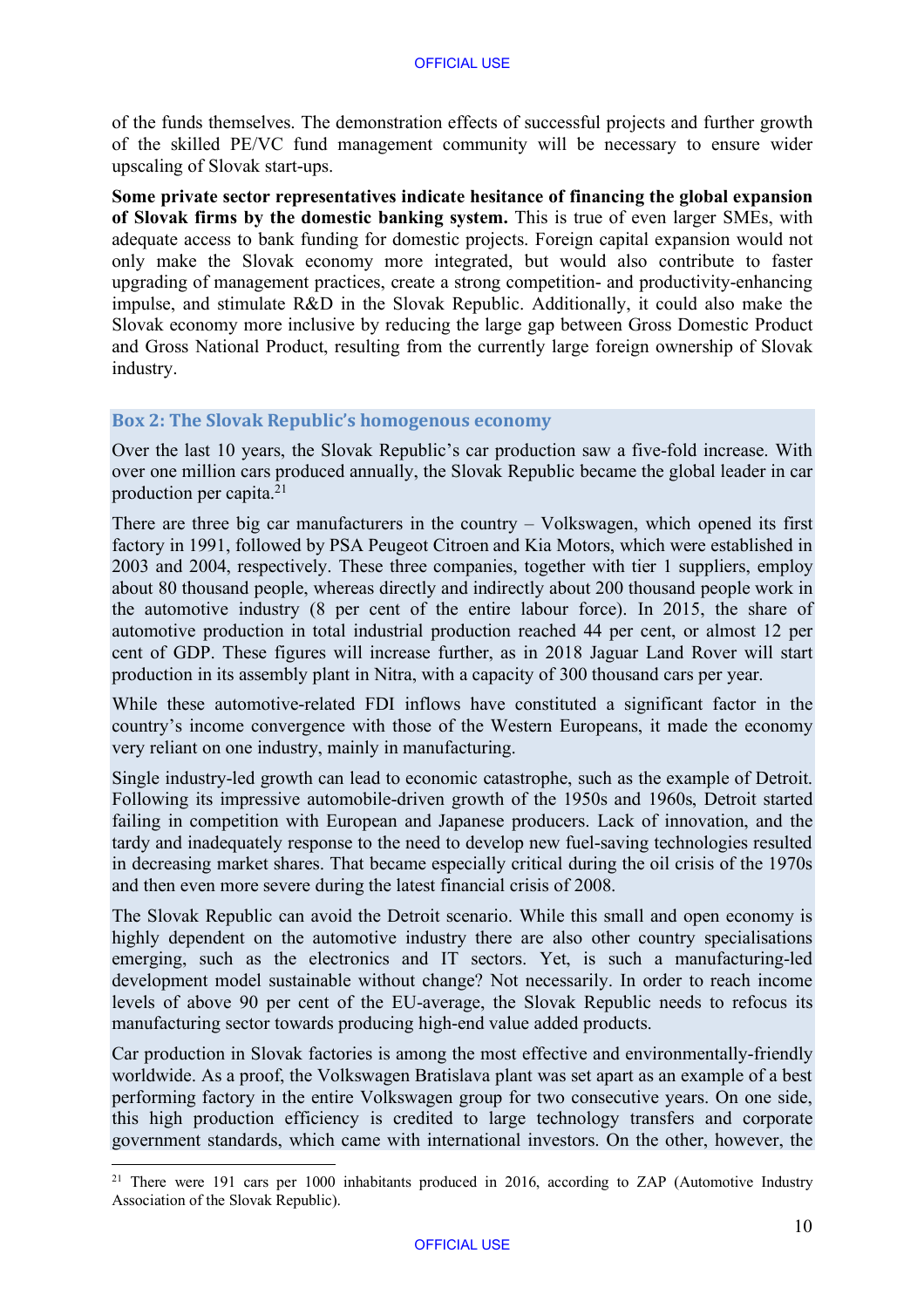Slovak Republic had been equipped with a skilled labour force, which was a heritage from its heavy engineering industry, mainly production for the needs of the Eastern Block armies.<sup>22</sup>

Although Slovak skilled and still relatively cost-competitive labour has proved to be the key factor encouraging investors to open new car plants and expand production in the Slovak Republic, the country has already started to suffer from an insufficient amount of skilled workers. Despite the growing interest of employers in dual vocational education and training (VET), the new scheme, which entered into force in 2015, does not seem to be sufficiently attractive to young people or certain schools.<sup>23</sup> Efforts to increase awareness of the benefits of the dual VET among young people in compulsory education and their families remain deficient.

Another risk factor that constitutes a constraint for the Slovak Republic's competitiveness is shrinking demography and ageing. Given the expected automation of the manufacturing sector, shorter labour supply may coincide with higher labour productivity in industry. This, however, will require the right skills needed to operate and programme such robots.

So far, the Slovak Republic's high quality manufacturing does not generate high value added. At the onset of the first Volkswagen car production in the early 1990s, approximately 90 per cent of car components had to be imported from other countries. While nowadays this share is roughly 60 per cent, still almost all suppliers (tier 1 and 2) are headquartered abroad. Departments generating higher value added, such as research and development, design and financial services remain outside the Slovak Republic, where these products are only manufactured. At the same time, the locally established suppliers experience great difficulties in entering such multinational networks. In order to go beyond simple assembly, which generate relatively little value added, the Slovak Republic's car parts producers need to be innovative. This will not be possible to achieve without highly skilled engineers (tertiary education) and risk-friendly financing, such as through business angels and venture capital funds.

In order to improve the Slovak Republic's resilience long-term, the country's growth model needs to be restructured towards production of high-end value added goods. It does not necessarily mean that it should move away from the automotive industry as such. Far from it, the automotive sector constitutes a perfect demand on high quality intelligent components, which could be also designed and developed domestically. A well-designed education system reform as well as entrepreneur initiatives, such as the one in Košice, have the potential to break up the homogenous, manufacture-centred structure of the Slovak economy. Ultimately, the economy's high pace of convergence will be preserved.

## **3.2 Addressing regional differences will make the economy more inclusive and competitive.**

**Regional inequalities in the Slovak Republic are among the highest in the OECD and are increasing.** There are low levels of economic growth, job creation and labour market participation in the eastern and central part of the country, combined with insufficient labour mobility to the west, in particular by low-skilled workers. Regional labour mobility is the lowest among OECD countries despite regional disparities in unemployment. Job shortages and lack of technological capacities in the central and eastern regions persist alongside skills

<sup>22</sup> Vladimír Baláž (2013): [http://www.voxeurop.eu/en/content/article/4019471-how-avoid-becoming-de](http://www.voxeurop.eu/en/content/article/4019471-how-avoid-becoming-detroit-europe.23)[troit](http://www.voxeurop.eu/en/content/article/4019471-how-avoid-becoming-detroit-europe)europe.

<sup>&</sup>lt;sup>23</sup> [EC](http://www.voxeurop.eu/en/content/article/4019471-how-avoid-becoming-detroit-europe.23) 2016 country report: For the 2016/2017 school year, 293 companies signed up to the scheme, offering 2 763 apprenticeship places, but due to insufficient demand only 1,121 new contracts were signed, with 142 companies.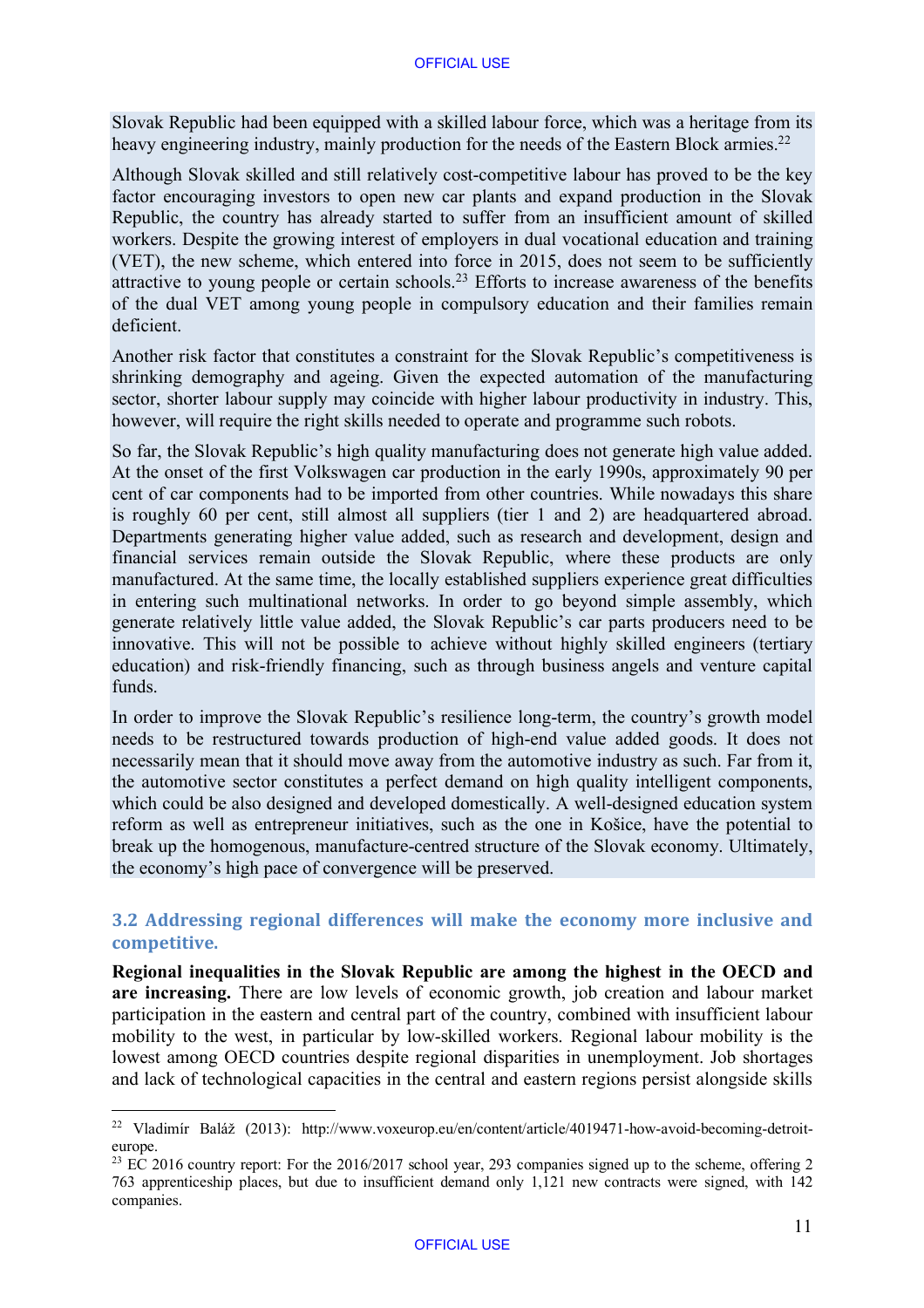shortages in the Bratislava region. Slovak regional exclusion, apart from being a problem in its own right, is a source of concern on two fronts.

**First, some regional disparities are not only a sign, but also a source, of further exclusion.** Unemployment and labour inactivity propagates over generations. Uneven access

to financial services hampers business development. Insufficient infrastructure limits investment. A weaker local economy limits labour market participation. It also limits private healthcare provisions, which would lead to worse health outcomes for the inhabitants.

**Second, underutilised resources, particularly labour, in the east are sorely lacking in the more rapidly developing regions, weighing on the whole economy.** Aging trends and public reluctance to accept migrant workers will make this issue more and more pressing.

**The Slovak Republic's good performance on competitiveness is therefore blurred by a strong performance of the Bratislava region.**  Since joining the EU in 2004, the Bratislava

"Social policy can only work when it is applied into labour market. You need kindergartens, secondary schools and vocational education. Public works are probably more valuable in the long run for the children than for the parents working"

**"**There is no value to have many highways linking East Slovakia with Bratislava region, except for the core infrastructure, which is necessary."

"National development plans should be built with regard to the regions' potential. You need to find clusters, such as the IT Valley in Košice. If you identify these, you can expect business opportunities there"

**Senior public sector economists**

region has become one of the richest (in PPP terms) and competitive regions in the EU. The region has strongly benefitted from its close proximity to Austria, and the Vienna-Bratislava region has become one of the principal cross-points in Europe, an integral part of numerous sector networks.<sup>24</sup> In effect, the Bratislava region and some other Western regions of the Slovak Republic have attracted large amounts of investment, which have generated skilled jobs and income growth.

**At the same time, the competitiveness of other regions is significantly lagging behind.**  This difference can be demonstrated by several statistics. One of the measures of a country's position in global value chains is the share of medium and high technology product exports as a share of total product exports.25 While in Bratislava this share is high (84 per cent) it is much lower in Western (57 per cent), Central (48 per cent) and Eastern (40 per cent) parts of the country. <sup>26</sup> Moreover, employment in knowledge-intensive sectors is above 8 per cent in Bratislava and only around 3 per cent elsewhere. While patent activity is below the EU average everywhere in the Slovak Republic, it is virtually non-existent beyond the capital. In 2016, the Bratislava region had 21 patent applications per million inhabitants; all remaining regions had less than 7 (much below the EU average of 93). This is related to the fact that Bratislava spends 1.6 per cent of GDP on R&D, while other regions spend below 0.7 per cent.

**In effect, Slovak regions are at three difference stages competitiveness.** First, the knowledge economy-driven Bratislava region has already reached the standard of EU developed regions. Second, in Western Slovakia (beyond Bratislava) competitiveness lies within the export industry, utilizing high-tech manufactories (automotive) and partially commercial services. Third, Eastern Slovakia's competitiveness is constrained by absence of FDI, and weak infrastructure.<sup>27</sup> These persistent regional differences are even more puzzling

<sup>24</sup> [http://www3.ekf.tuke.sk/cers/cers2007/PDF/Jasso.pdf.](http://www3.ekf.tuke.sk/cers/cers2007/PDF/Jasso.pdf)

<sup>&</sup>lt;sup>25</sup> This indicators measures the ability to commercialise the results of research and development (R&D).

<sup>&</sup>lt;sup>26</sup> Study of the European Commission, DG GROW (2016).

 $27$  Pavol Korec (2014), Lagging regions of the Slovak Republic in the context of their competitiveness.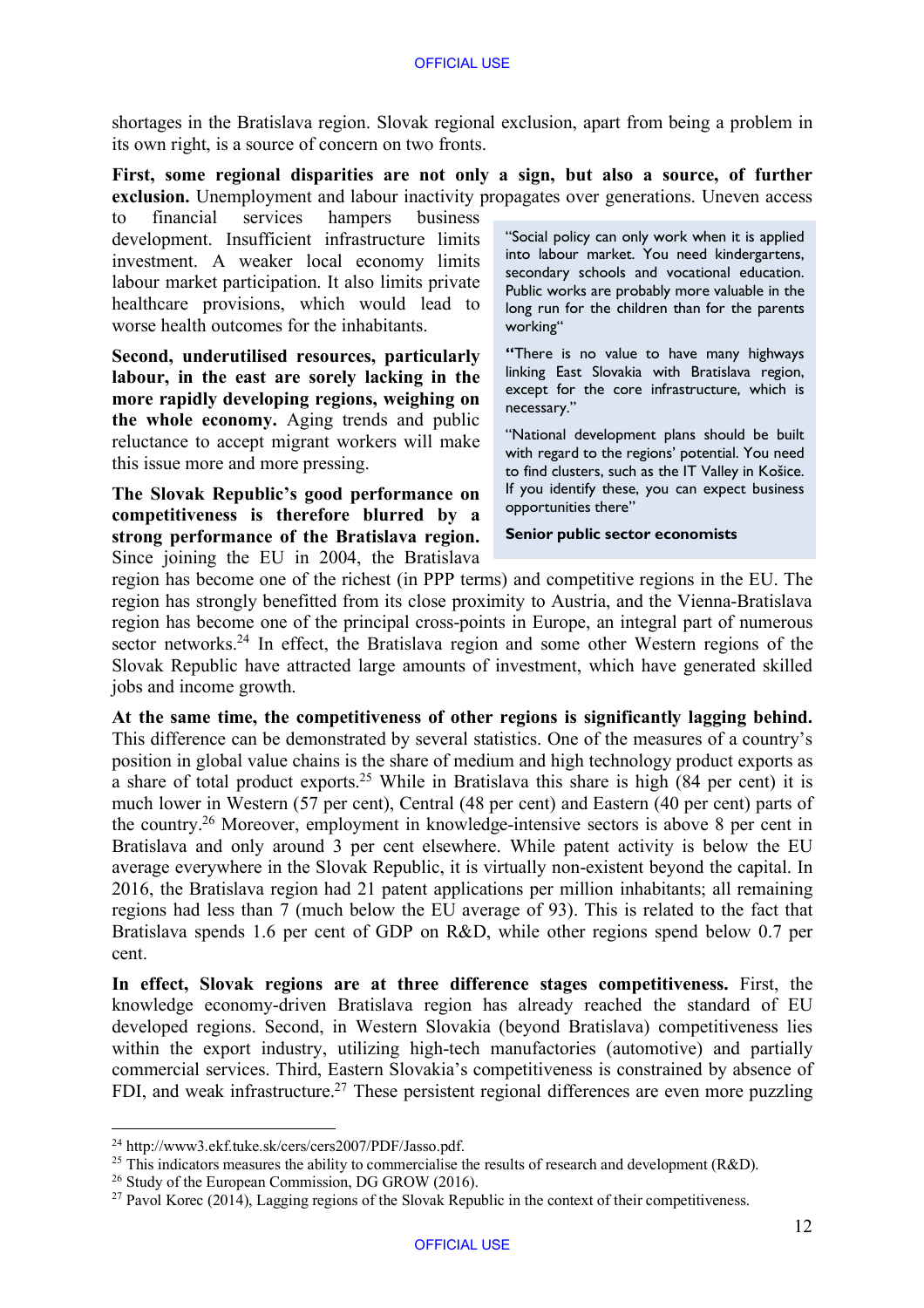considering the small size of the country. Efforts to promote competitiveness therefore have to take into account these regional differences. While in the Western regions the focus should be on supporting frontier innovation, in the Eastern part, efforts should be put on building skills, the attraction of FDI and on the incentives for the adoption of new technologies in firms, for instance by providing innovation and technological vouchers and support to local clusters.

**Reducing the differences in skills could enhance competitiveness across regions**. More than a third of population between the ages of 25 and 64 have higher education in the Bratislava region; this share drops below 18 per cent in all remaining regions.<sup>28</sup> Similarly, above 7 per cent of adults aged 25-64 participate in education and training in Bratislava; outside this region, this share drops to below 3 per cent, well below the EU average of 11 per cent. Moreover differences are in specific education relevant for competitiveness. For instance in 2014, the vast majority (65 per cent) of Slovak Republic's 9,000 ICT students studied in Bratislava and neighbouring regions (Nitra, Trnava and Komarno). Both Central and Eastern parts of the Slovak Republic had only 15 per cent of total ICT students each.<sup>29</sup> In lagging regions, the school-to-work transition is also weak and vocational education does not provide adequate skills.

**There are persisting gaps in labour market participation, especially among the Roma population.** A tighter labour market incentivises employers to participate in private sectorbased training initiatives while activating potential employees. For the long-term inactive families, however, active labour market policies, as well as inclusive early childhood education, are needed. Enhancing school-to-job progression with a focus on formal employment, supporting the private sector in introducing equal employment opportunities and practices, and involving local communities, both in planning and financially, are crucial to the lasting success of all such policies. <sup>30</sup> The importance of the broad approach is well understood by the Slovak government, with the government plenipotentiary for the less developed regions putting particular attention on micro-level policies.

**Policy centred around focal points of growth looks to be the most effective way to boost regional convergence in income, opportunities and competiveness.** One such growth area is the whole west of the country. Trying to replicate its success very broadly in the east via a sweeping infrastructure investment push would not, however, be cost-effective. Integrating with neighbouring, and relatively poor, Western Ukraine will have only a limited impact. Finally, long-distance mobility to the Bratislava region is unlikely remove inclusion issues, as the growing differences in costs of living and limited rental market prevent low-skilled internal migration. Policies promoting personal





Source: Spiekermann & Wegener, 2016.

income equality via broadly defined commuting to better connected and already well

 <sup>28</sup> Eurostat, 2013.

<sup>29</sup> Jana Liptáková, Lack of experts challenges ICT sector 22. Feb 2017.

<sup>30</sup> EBRD (2017), Economic Inclusion Strategy.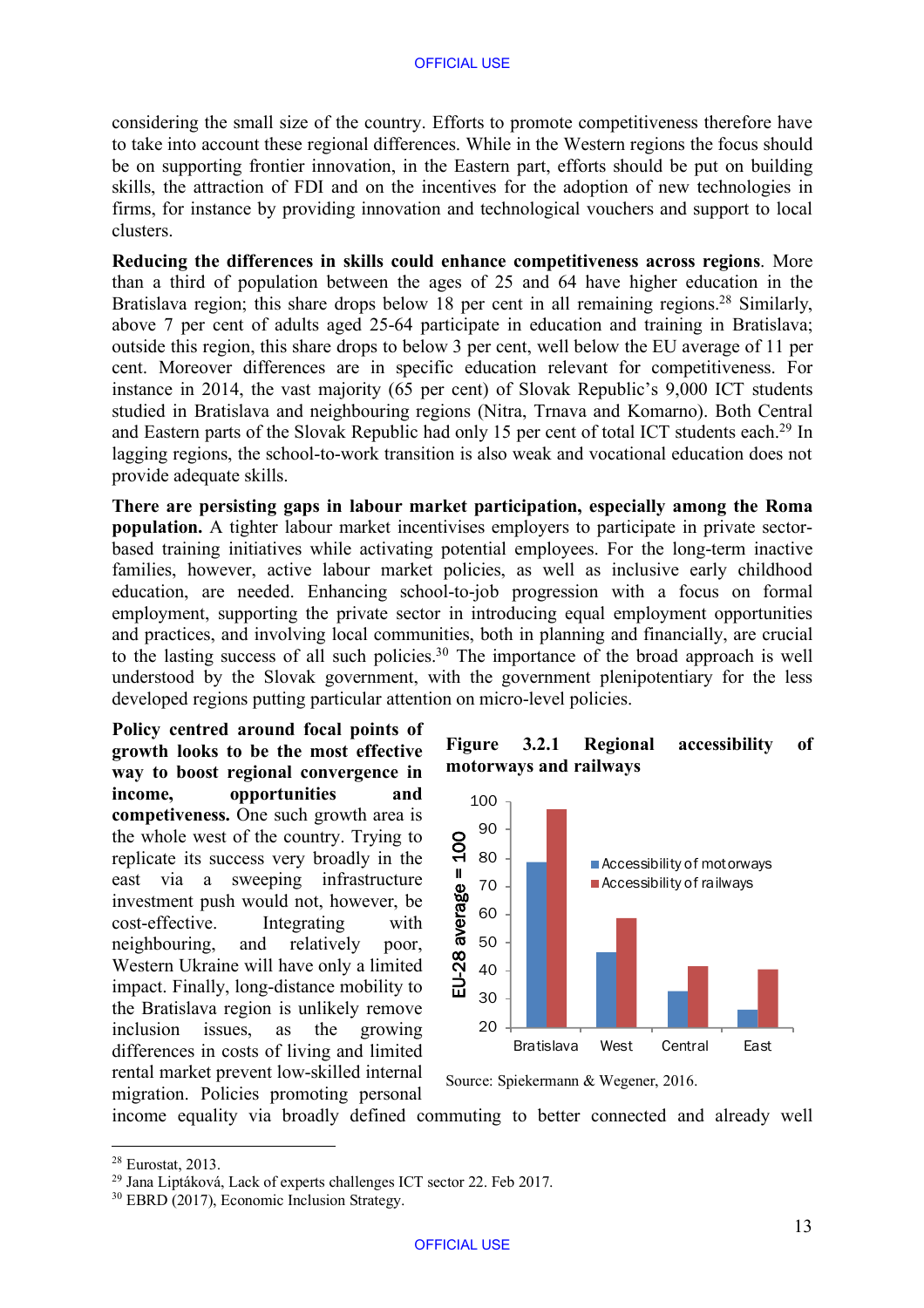#### OFFICIAL USE

developing local centres are likely to be more effective. Selection of such focal growth points should be based on trends already in place, such as the IT valley and steel industry in Košice. Investment in hospitals and secondary education in such centres might also help to address quality issues within a limited budget, while stimulating youth mobility early on.

**Competitiveness could benefit from better transport infrastructure to stimulate business and labour mobility.** The estimated costs of reaching other regions in the EU from eastern Slovakia are among the highest in the EU. Spiekermann and Wegener (2016) measure access to motorway and railways with a reference point 100 for EU28 average (see Figure 3.2.1). The Bratislava region scores well with 79 (motorways) and 97 (railways). Western Slovakia performs slightly better (47 and 59) than Central Slovakia (33 and 42). The eastern part of the country has the largest gaps in infrastructure with the lowest access to motorways (26) and railways (41) of all Slovak regions, dramatically below the EU28 average (100). Market-based solutions to close the infrastructure gaps in the east are difficult to structure given limited traffic flows. Blended financing solutions joining grant, public participation, and market elements would help in ensuring the effectiveness of infrastructure spending. As argued above, efforts should concentrate on building the backbone national infrastructure, coupled with investment around regional hubs. Road, rail rolling stock and "focal cities" designed to cope with commuting workers would contribute to a balanced growth of the Slovak economy.

**To support permanent labour relocation, the government has recently liberalised conditions to obtain a relocation subsidy.** An unemployed person who decides to move more than 70 km from their permanent residency for work is eligible for a state subsidy.<sup>31</sup> Moreover, in 2015 a law to support the least developed districts came into force. Support is based on the cooperation between public authorities, employers and civil society. Employers are exempt from paying any social and unemployment insurance over the first year of employment. Flats for rent market might also need to be supported in regional industrial hubs, such as Nitra, if active efforts to relocate labour are to succeed. Relocation policies might deepen reginal disparities owing to productivity differences, but they do contribute to higher productivity and income growth overall.

#### **3.3** Rapid aging requires steps to increase female labour participation, and **improvements** in healthcare are needed to promote resilience, inclusivity and competitiveness of the economy.

**The Slovak Republic population is rapidly aging.** Low fertility rates coupled with migration will result in the fastest increase of the old-age dependency ratio in the EU.<sup>32</sup> By 2060, the number of workers per pensioner will decline from five to less than two while the average age will reach 50 years.

**Aging will put a strain on public finances.** This will come from pension spending and healthcare, including long-term care. Even though the retirement age is now linked with life expectancy, aging of the voting population will increasingly put pressure on the government to increase old age pensions.

**The rapidly declining working-age population is also a threat to the Slovak Republic's**  development model. The gradual evolution of the economy upwards on the global value added ladder will be far more challenging, if it is rushed prematurely, because of the acute shortage of labour and loss of competitiveness of traditional industries. The IMF estimates

<sup>&</sup>lt;sup>31</sup> As of 2016, the subsidy is calculated as 80 per cent of the costs of living, up to  $\epsilon$ 250 for the first six months and dropping to  $E125$  for a further six months.

<sup>32</sup> 2015 EU Commission Aging Report.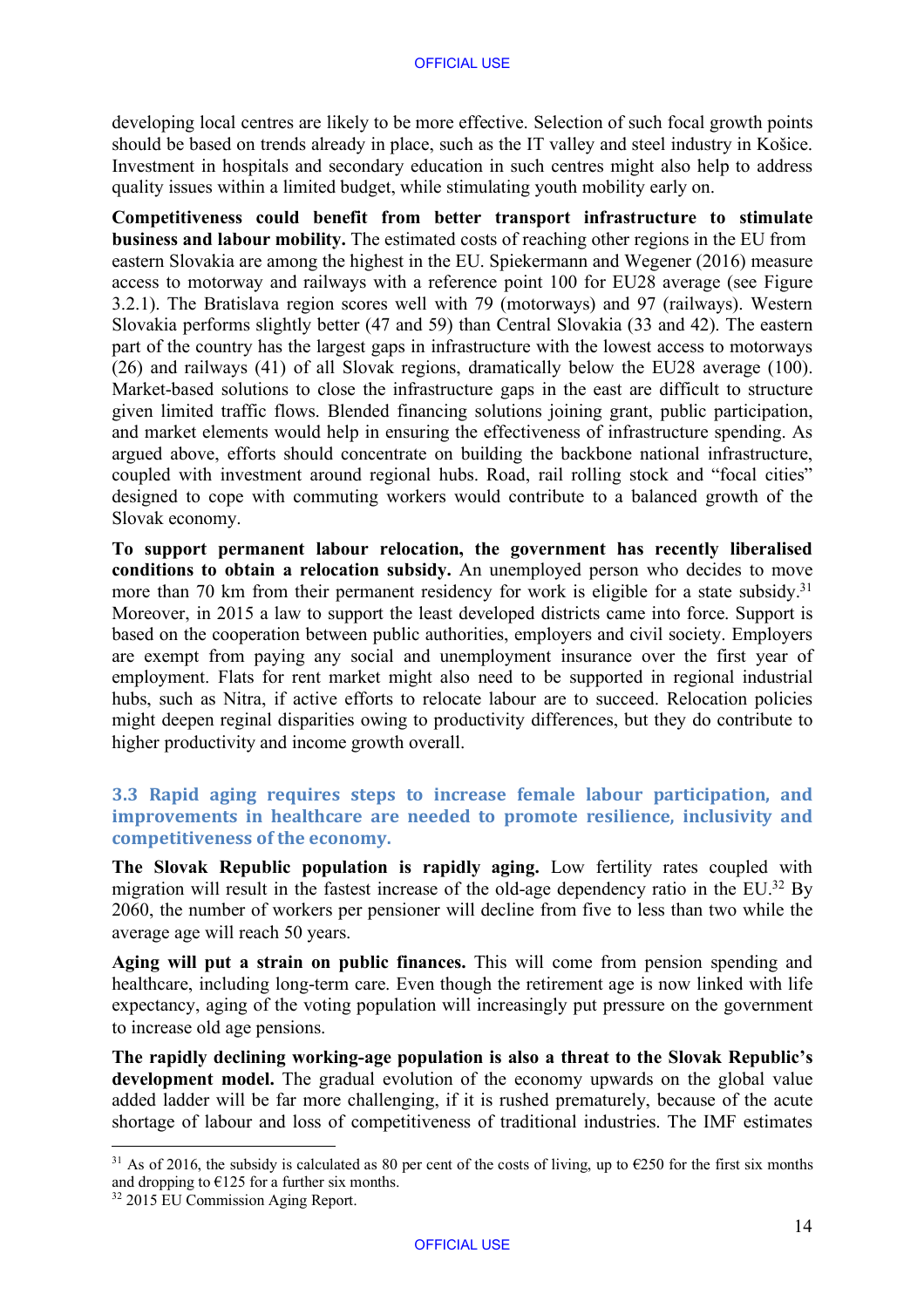that aging will shave 0.3 points from TFP in the coming two decades. To smooth the process, allowing more time for adjustment, further labour participation rate increases should compensate for the loss of working-age population.

**There have been a number of initiatives to address these problems.** These include measures addressing regional disparities, a new personal bankruptcy law, a sweeping action plan on long-term unemployed, and a reduction of the tax wedge for the lowest earners. Two major gaps that will have an increasingly detrimental effect on the Slovak Republic's competitiveness are low female participation in the labour market and rising costs of healthcare.

**Almost the entire employment rate gap between the Slovak Republic and the EU average can be attributed to low female employment** (60.3 per cent vs EU average of 64.2 per cent). The male-female employment gap is especially striking for the age group 20-40. It is linked with more than 50 per cent drop in likelihood of being employed for women with a child aged under 3 years. This is among the worst results in the EU.<sup>33</sup> The employment gap is 20 per cent for women with children aged 3-6 years, again (together with the UK and Ireland) the worst in the EU. A higher prevalence of flexible work arrangements and further investment in pre-school education, preferably including the private sector, NGO and local community participation, would help to unlock this underutilised potential of the Slovak economy.

**The healthcare sector is problematic both as a source of age-related costs and as an impediment to labour market activity.** Bad health outcomes limit labour market activity, putting unnecessary pressure on the economy and increasing inequality. At the same time, improving the efficiency of healthcare is paramount, given the growing needs and limited public finance space. The EU Commission projects age-related healthcare spending to increase to 2 per cent of GDP in the long run. Healthcare spending per capita is low compared to the EU average, but higher than in most New EU Member States.

**The cost-effectiveness of healthcare spending is very low, despite some progress.** Healthy life expectancy grew 2 years since 2008, but remains six years below the EU average and much below CEB peers. Estimates of potential gains in health outcomes as a result of the Slovak health system moving towards the efficiency frontier range between 14 and 17 years.<sup>34</sup> Efficiency improvement needs are well recognised by the government. MinFin's *Value for Money* project resulting in targeted savings of over €150 million in 2017. Price referencing, procurement changes to diagnostics and specialised treatments, introduction of out-of-pocket

# **Figure 3.3.1 Health spending and healthy life expexctancy**



Source: Heijink et al (2015), Comparative efficiency of health systems…

fees to limit recourse to emergency care were introduced recently.

**Aging will strain the supply of healthcare on top of increasing demand.** The current shortage of GPs and nurses will become even more acute as many retire in the coming years.

<sup>&</sup>lt;sup>33</sup> Hungary, Czech Republic and Estonia exhibit even larger employment gaps, according to the EU LFS.

<sup>&</sup>lt;sup>34</sup> Medeiros, João and Christoph Schwierz (2015), Efficiency estimates of health care systems, Economic Papers 549, EU Commission.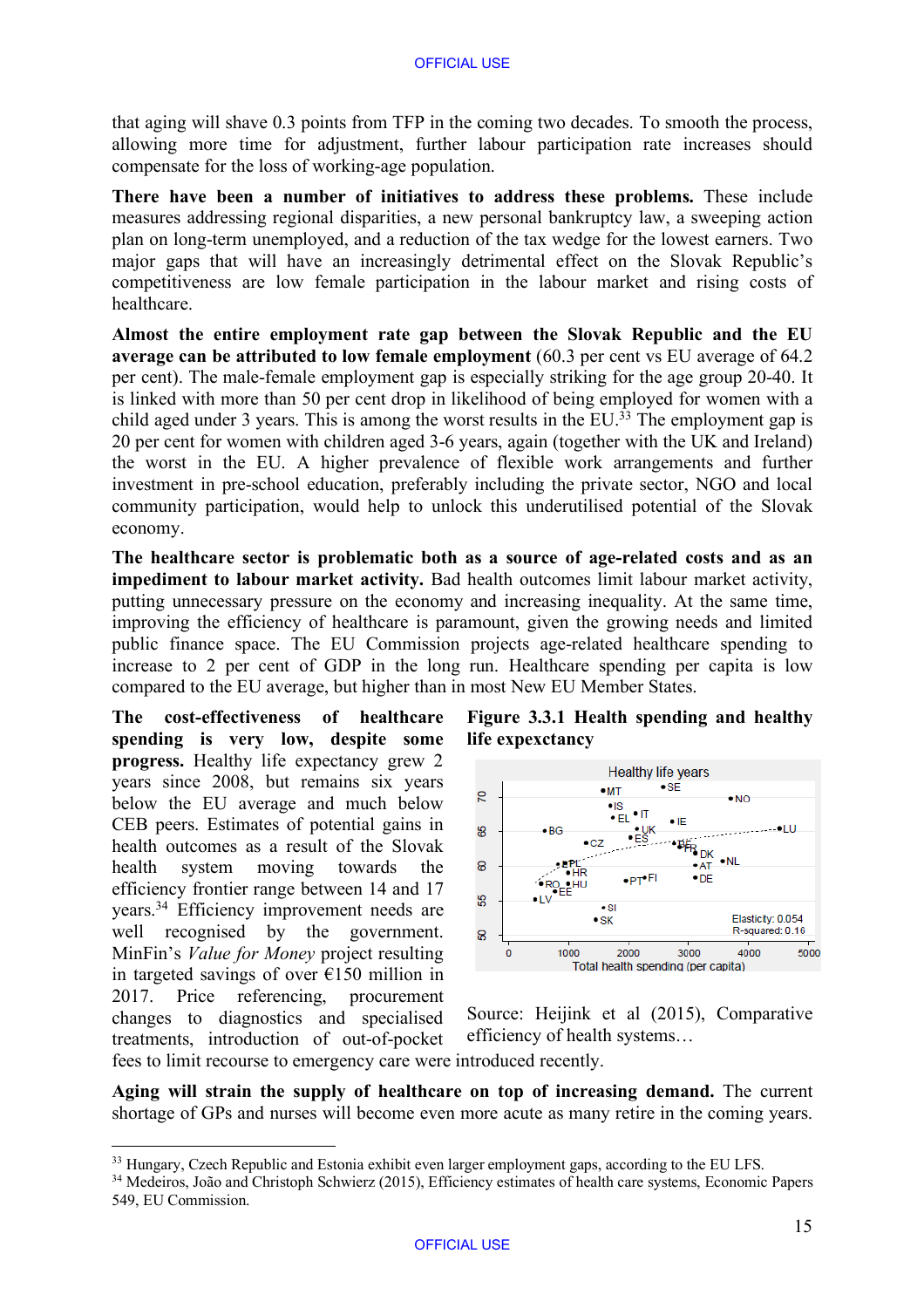Private sector healthcare is present and active in the Slovak Republic and its importance will grow. However, preventing regional and income segmentation will hinge on reform of how public healthcare spending is put to work. Implementation of the diagnosis-related group (DRG) system of hospital remuneration is a step in the right direction, but more work is needed.<sup>35</sup> Given the public finance constraints, the use of PPPs in financing outpatient infrastructure (where the gaps are greatest) could allow for greater leverage of public funds.

<sup>&</sup>lt;sup>35</sup> 2016 Joint Report on Health Care and Long-Term Care Systems & Fiscal Sustainability by DG Ecfin and EPC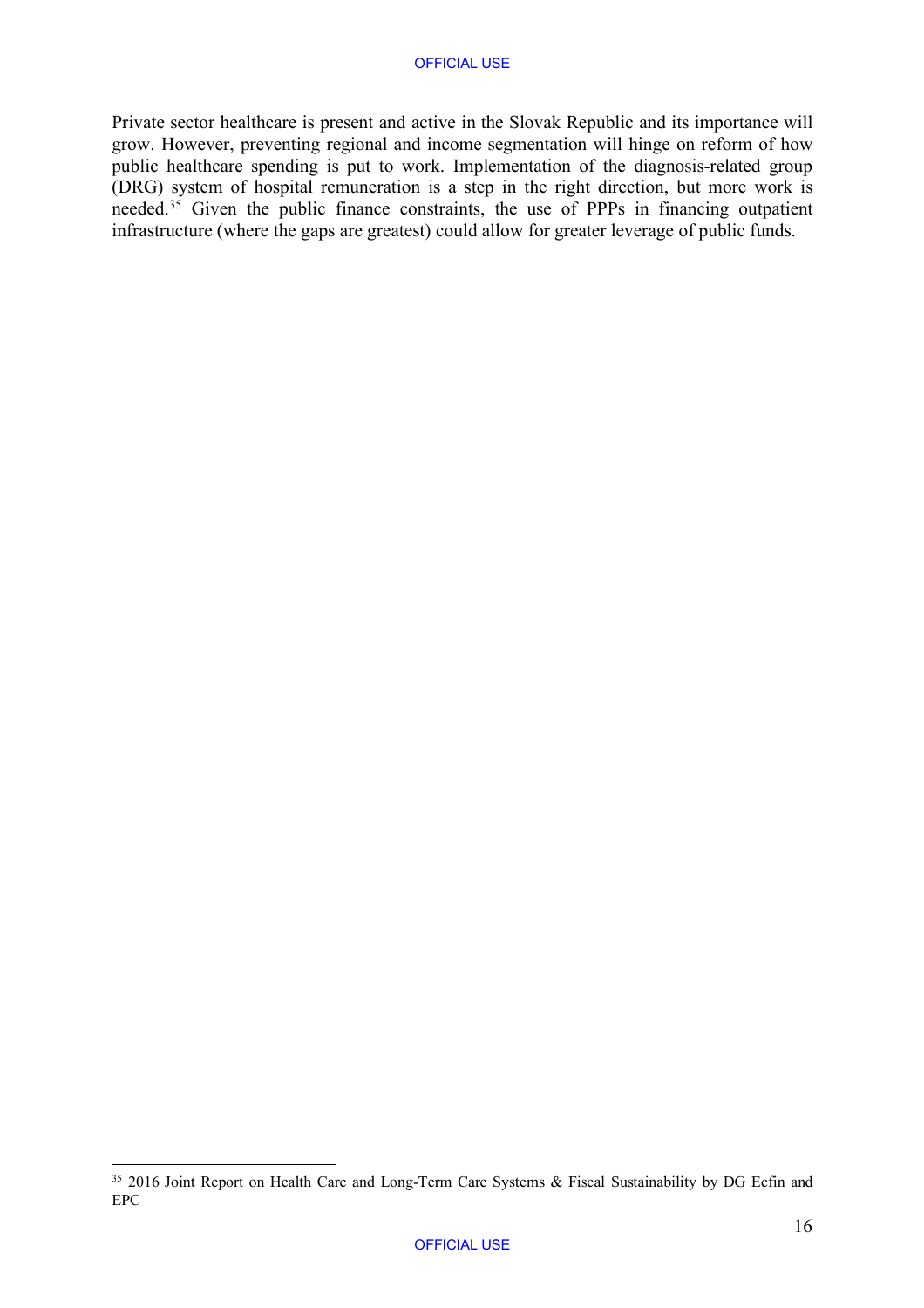# **Annex 1: Qualities of sustainable market economy**

#### **Competitive (Average transition quality score: 6.29)**

**The Slovak Republic's economy is among the most competitive CoO.** The country has benefitted from large FDI inflows, which supported the catch-up with the more advanced EU countries. Many features of a competitive economy in place; still, some challenges remain. The economy remains constrained by limited firms' ability to generate value added and the lack of adequate skills and infrastructure in its Eastern regions.

#### **Market structures and institutions:**

- **In the Slovak Republic, the general business environment is good**. The Slovak Republic took 33rd place (out of 190 economies) in the World Bank's Doing Business 2017 ratings. The country scores 1st globally in "trading across borders" and 7th in "registering a property". "Protecting minority investors" (87th) and "dealing with construction permits" (103rd) remain the key
- **Competitors' practices in the informal sector** were identified in the latest BEEPS as the top obstacle facing Slovak firms. The share of firms that reported to compete against informal firms increased slightly, from 40 per cent in BEEPS IV to 43 per cent in BEEPS V, exceeding the central Europe and the Baltic states (CEB) average of 35 per cent
- **Despite large liquidity in the banking sector, access to finance** remains an important issue, particularly for SMEs, start-ups and innovative firms. Firms now rely less on internal funding (47% in BEEPS V compared with 59% in BEEPS IV)

**31st** in ease of doing business 2017 among 190 countries (World Bank)

**13th** in economic complexity out of 124 economies (Harvard CID, 2014)

Ranked in the **first decile** among EBRD CoOs on Competitive ATC (13 indicators)

and more on suppliers/customers in financing fixed-assets purchases. The amount of seed and venture capital as well as equity in the economy is limited.

#### **Capacity to create value-added:**

- **Workforce skills remain a concern**. The Slovak Republic faces high structural unemployment, particularly among the young and the low-skilled workers. Tertiary educational outcomes as well as vocational training do not match the needs of the labour market.
- **Limited spending on R&D constrains the ability of Slovak firms to generate value added.** Spending on R&D by the business sector is low (0.3 per cent of GDP, compared with 1.6 per cent in OECD). Low R&D expenditure and innovation activity in the business sector constrain the capacity to adopt new technology and hamper productivity growth.





Source: WB 2017. Source: BEEPS V.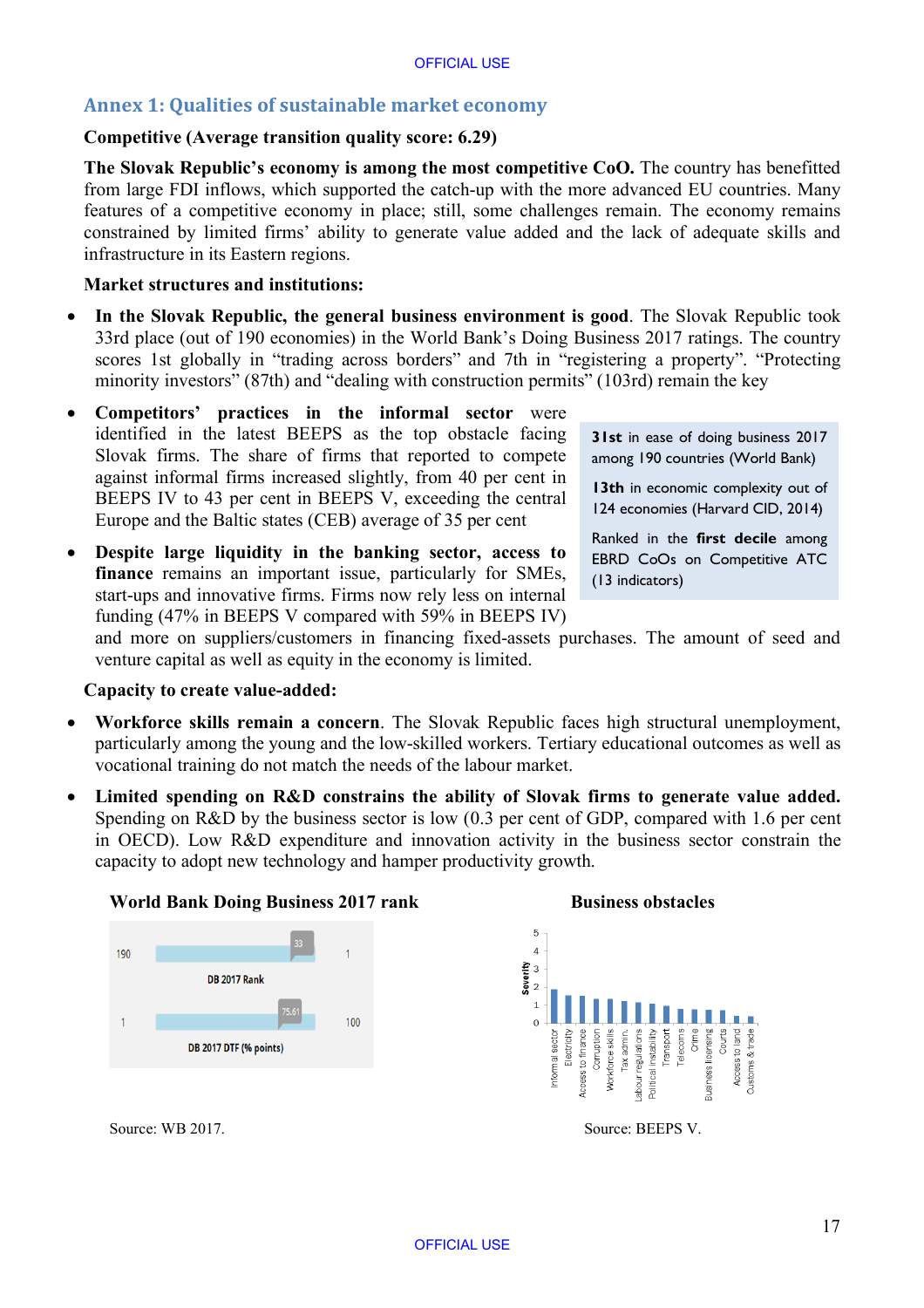# **Well-governed (Average transition quality score: 4.98)**

Further progress towards improving governance in the Slovak Republic is required, as recognised by the authorities, making this one of the key reform priorities. Private sector activity is hindered by persistent barriers such as fast-changing regulations, complex bureaucratic procedures, weak insolvency regulations, ineffective justice system or corruption. The low level of cross-ministerial cooperation hampers strategic planning and effective policy delivery.

- **Corruption** remains a serious challenge. Control mechanisms and the enforcement of anti-corruption rules appear weak. Policy initiatives on whistleblowing and letterbox companies have only had a marginal impact. In Transparency International's Corruption perception index 2016 the Slovak Republic was at 54th place.
- A new **Civil Service Act**, adopted in 2017 should help set standards and reduce political influence in public administration. **Public procurement** has been subject to significant share of non-competitive tendering. According to he European Commission data in 2016 a

**102nd** in the quality of institutions **79th** in property rights protection, **54th** in intellectual property protection, **120th** in judicial independence **131th** in the burden of government regulation, **84th** in the transparency of government policy making **89th** in irregular payments and bribes **122nd** on the diversion of public funds out of 138 coutries Source: World Economic Forum 2016/17

single bidder has participated in 31 per cent of public tenders, and in 7 per cent of cases the Slovak contracting authorities awarded a contract without a tender. According to a Eurobarometer survey, 54 per cent of Slovak managers that took part in a tendering process felt that corruption has prevented their company from winning the contract.

- The Slovak Republic remains one of the lowest-ranked EU Member States in terms of perceived **independence of judiciary**. While a domestic survey, carried out in 2016, showed a modest improvement of public trust in the justice system, lengthy processes of suitability screening led to a worrying backstop in filling vacate positions in the Slovak Constitutional court (3 unfilled positions in the 13-member plenum).
- To ensure better spending efficiency the Ministry of Finance launched a **Value for Money project** in a number of areas, including healthcare, IT and transport.

### **Worldwide Governance Indicators Time needed to resolve litigious civil and**



**commercial cases (first instance, in days)**



Source: WB Governance Indicators. Source: European Commission.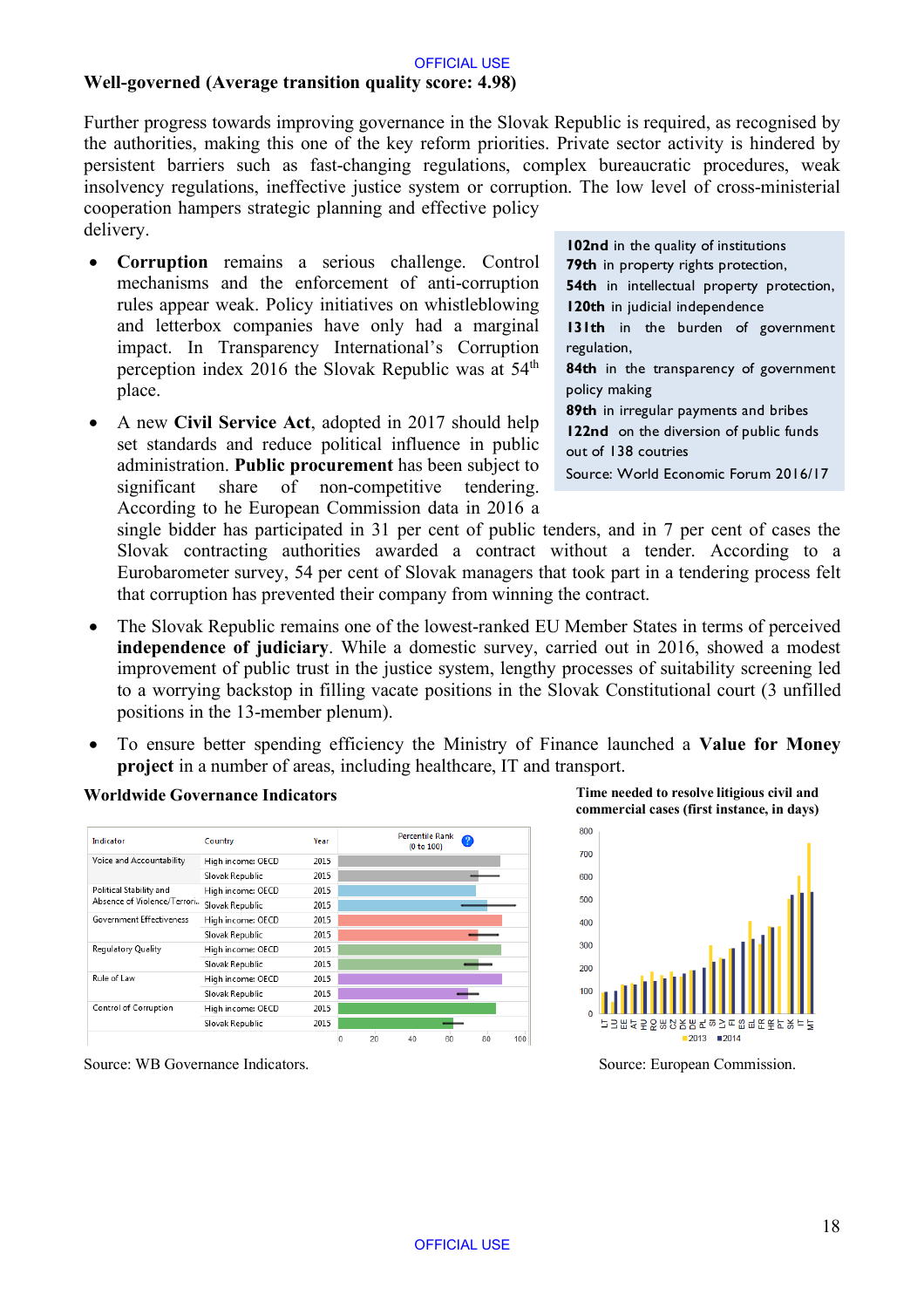#### **Resilient** (**Average transition quality score: 7.84)**

As with regional peers, the banking sector is the primary source of financing. The Slovak banking sector is large (almost 90 per cent of GDP in 2016) and well capitalized (aggregate Tier 1 capital adequacy ratio of 17.3 per cent). The sector is dominated by banks from Western Europe (96 per cent of foreign ownership by assets). As part of the integration of the Euro Area, the Single Supervisory Mechanism became operational in 2014, with the majority of the banking sector (70 per cent by assets) directly supervised by the European Central Bank (ECB). Lending is not leveraged and is financed by local deposits, with a loan to deposit ratio of about 96 per cent in 2016.

- **The Slovak Republic's economy is very exposed to a single industry - car manufacturing**. While automotive-related FDI inflows have constituted a significant factor in the country's income convergence with the EU-average, it made the economy vulnerable to external shocks. In 2015, the share of automotive production in total industrial production reached almost 44 per cent (33 per cent directly and 11 per cent from other sectors).
- **The Slovak Republic's economy relies heavily on exports, including services**. Given the concentrated industrial structure, GDP is heavily exposed to fluctuations in output elsewhere in the EU, and in world trade more broadly.

Gross external debt reached **85 per cent of GDP** in 2016

Share of automotive production in total manufacturing value reaches **almost 33 per cent and 13 per cent** of manufacturing employment

Energy dependence is above EU-average, with about **60 per cent of energy needs** being imported from abroad.

12 per cent of GDP is generated by automotive industry

- **Non-performing loans (NPLs) dropped to 4.4. per cent per cent of gross loans at end-2016, which is a ratio among the three smallest in EBRD CoOs**. Since the crisis, they are higher for corporates than in the retail sector. For the last few years, new lending has focused primarily on the retail side. Demand for loans from large corporates is low as they are frequently foreignowned and able to rely on group financing.
- **Non-banking access to finance is still limited**. Given the difficulties local growth-oriented SMEs face in accessing debt finance despite a fairly liquid banking sector, a wider use of alternative sources of finance, such as covered bonds, private equity and capital markets, could support these companies' expansion into both domestic and international markets. Innovation and start-up financing is also limited.



Source: IMF Financial Soundness Indicators. Source: Eurostat. Source: Eurostat.



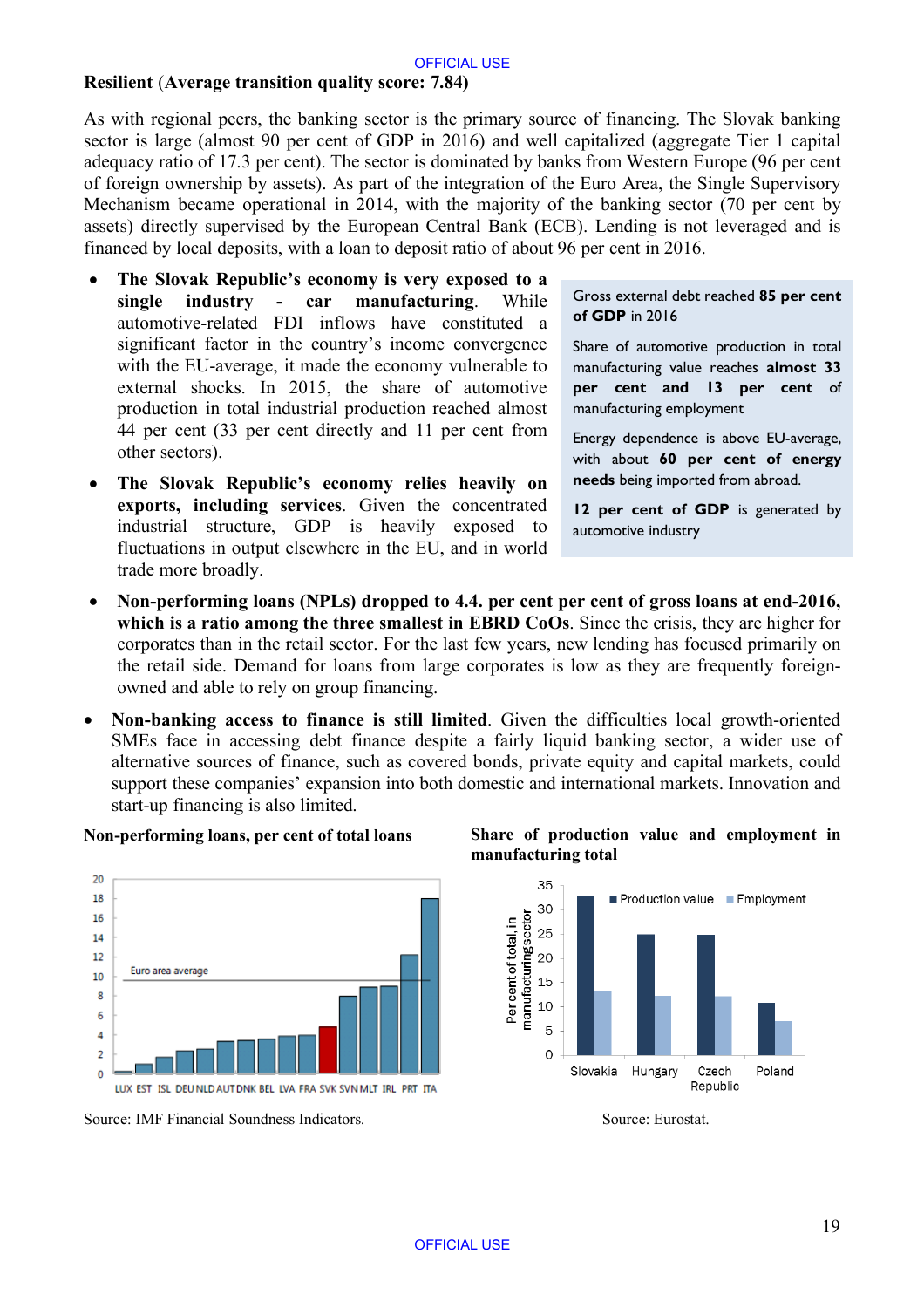# **Integrated (Average transition quality score: 7.85)**

The Slovak Republic, an EU member state since 2004 and a Eurozone member since 2009, is well integrated in the region. It has evolved into a dynamic export-oriented economy, benefiting from strong foreign direct investments, which have facilitated the transfer of know-how and technology. While the road infrastructure in western parts of the Slovak Republic enables smooth transport between these regions and other EU countries, the lack of suitable infrastructure in the eastern part of the Slovak Republic effectively hinders investment into that region, also effectively preventing their

integration into global value chains and preserving regional divergences.

- **Upgrading transport infrastructure would be beneficial for removing growth bottlenecks in the capital region by reducing obstacles to job creation in less developed regions and increasing inter-regional mobility**. The estimated costs of reaching other regions in the EU from eastern the Slovak Republic are among the highest in the EU.
- **The Slovak Republic's inward FDI and trade integration is among the highest in the region**. In 2015, the inward FDI stock exceeded 55 per cent, the third highest in the CEB region. In contrast, outward FDI remains subdued, below 3 per cent of GDP, the lowest such rate in the CEB region. This is partly caused by

Shared **1st place in Trading Across Borders** (Doing Business 2016)

Inward FDI stock exceeded **55 per cent of GDP** in 2015, whereas, at the same time, outward FDI was **less than 3 per cent of GDP**

The value of exports (goods and services) reached **100 per cent of GDP** in 2016

**77 per cent** of inhabitants have the broadband internet access

Road density (at **9 km/km2**) is below the Slovak Republic's peers (Hungary: 22 km/km2, Poland (13 km/km2)

difficulties of expanding firms in securing financing. Export of goods represents about 84 per cent of GDP, with its global market share growing. Since 1993, the share of exports of goods in world exports has been growing by an average rate of above 5 per annually.

- **In order to enhance energy security, further diversification of energy sources will be required**. Almost 96 per cent of gas needs are satisfied through imports from Russia. Further investments in alternative renewable energy sources as well as cross-border transmission pipelines are required to reduce this dependency. Among other projects, an electricity interconnector with Hungary is planned, as well as a gas interconnector with Poland. The Eastring gas pipeline to Bulgaria and Romania is also on the government's agenda.
- **Broadband access is widely spread**. In 2015, more than 77 per cent of the population uses the internet, whereas in Estonia and the UK such rates are around 90 per cent, respectively. Mainly wireless broadband is used (75.5 subscribers per 1000 inhabitants) while the fixed-line internet broadband less so (only 23.8 subscribers per 1000 inhabitants).

#### **Road network coverage and unemployment Outward FDI stock**





Source: EC 2016. Source: UNCTAD.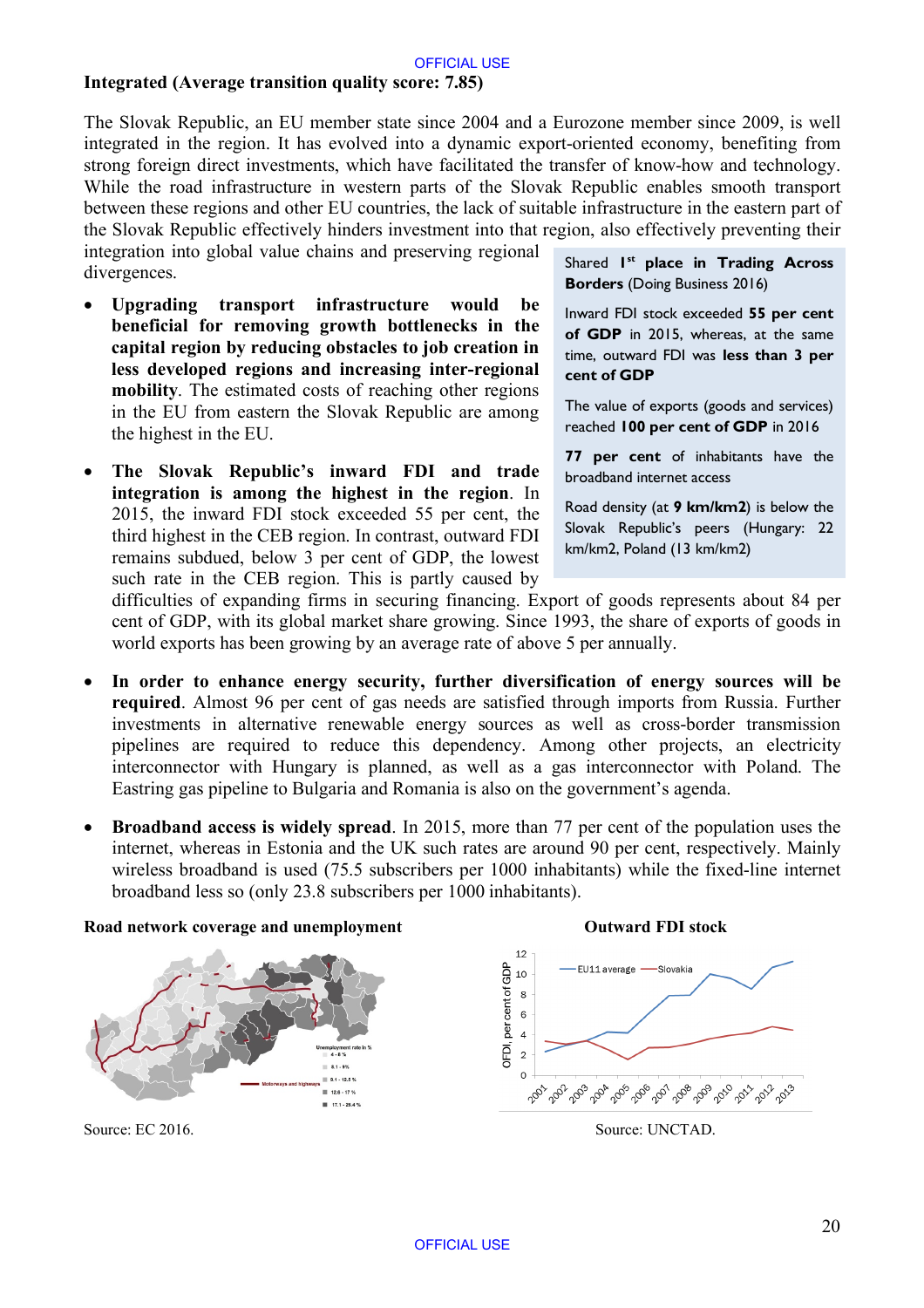## **Green (Average transition quality score: 7.05)**

Despite a significant reduction of the final energy consumption by almost 40 per cent since the EU accession in 2004, energy and carbon intensity in the Slovak Republic still remains among the highest in the EU. Even though being ranked as the greenest economy among all EBRD CoOs, the adaptation sub-indicator of the Green SMEI is only the  $7<sup>th</sup>$  best among all 37 economies.

- **Municipal waste management remains problematic.** The landfilling rate of municipal waste, at 68 per cent in 2015, remains significantly above the EU-average levels of 25 per cent. The recycling rate stands only at 15 per cent, whereas the EU average is 45 per cent. A new law on waste management came into force in January 2016, but reaching the 50 per cent recycling target by 2020 remains challenging.
- **The legal and institutional framework for supporting sustainable energy projects is not yet fully adequate**. Even though the Slovak Republic is currently on track to achieve its national renewable energy target of 14 per cent by 2020 set under the EU's Renewable Energy Directive, the share of energy from renewable sources of 12.9 per cent in 2015 represents the second lowest value among the CEB countries. Similarly in the transport sector, only 5.3 per cent of the energy used comes from green sources. In 2014, greenhouse gas emissions were by **45 per cent** lower than in 1990. Almost **20 per cent** the urban population is exposed to excessive air pollution of particulate matter PM2.5, the third highest
- **The residential sector has some of the largest energy efficiency needs,** with domestic heating accounting for about 80 per cent of the total energy consumption of the sector.
- **Air pollution remains one of the main environmental challenges**. Despite significant reduction in several types of air pollutants, largely driven by structural changes in industry since the

exposure in the EU.

Recycling rate of municipal waste was only **14.9 per cent** in 2015, the thirst lowest in the EU.

Share of energy from renewable sources was **12.9 per cent** in 2015, below EUaverage of 16.7 per cent.

beginning of transition, exposure to excessive air pollution of particulate matter PM2.5 in the urban areas remains the third highest in the EU.

• **The Slovak Republic enjoys abundant water resources.** However, effective management of these resources remains a challenge, particularly regarding floods which have imposed significant costs to the economy in the recent past. This will need to be addressed through climate resilient investments, possibly supported with labour market activation measures.



#### **Gross consumption of energy divided by GDP Ambient air pollution, PM2.5 concentration**



Source: Eurostat. Source: World Health Organisation.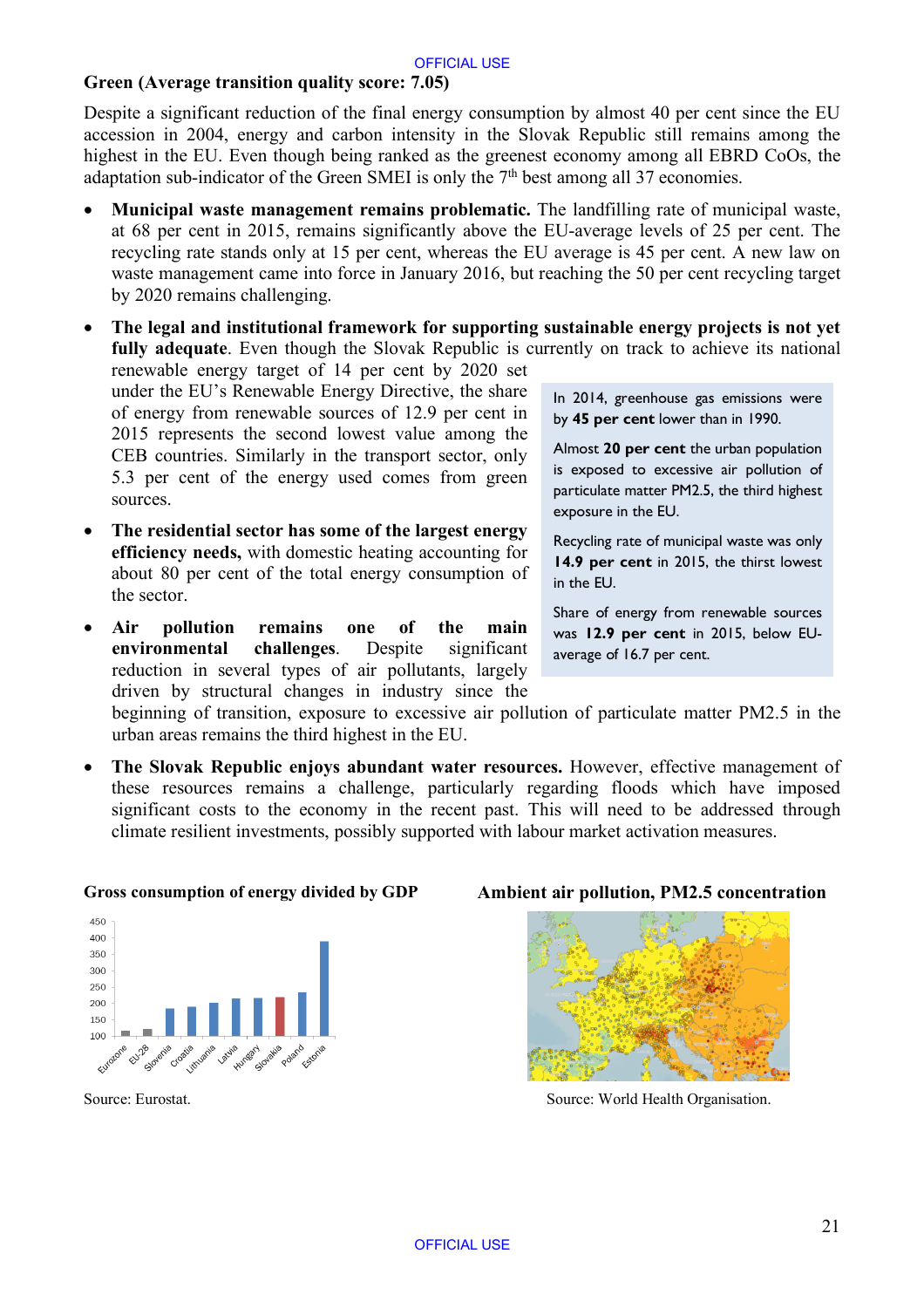#### **Inclusive (Average transition quality score: 5.73)**

Substantial regional disparities persist. According to Eurostat, the employment rate in predominantly urban regions is 70.9 per cent, higher than that of rural regions at 60.1 per cent. The Slovak labour market has one of the lowest job turnover rates in the EU, and mobility is hampered by limited transport infrastructure as well as relatively high (adjusted for disposable income) travel costs.

• **Even though the Slovak Republic's aggregate income per capita increased to 77 per cent (in purchasing power adjusted terms) of the EU average in 2014, significant regional** disparities persist, which remain among the highest in Europe and the 2<sup>nd</sup> highest among all OECD countries (after Italy). Whereas income per capita in and around Bratislava equals that of

London, at 186 per cent of EU average, it reaches only 53 per cent in eastern parts of the country, one of the lowest levels in the EU. The combination of low job creation in the less developed regions and insufficient labour mobility westward, particularly of low-skilled workers, are the key factors behind this divergence. Uneven access to finance remains a major constraint on private sector growth in remote regions.

• **The quality of the Slovak Republic's education system is poor**. The Slovak Republic ranks 35<sup>th</sup> out of 188 countries in the 2015 UNDP Human Development Index (HDI). Educational attainment is relatively high, with average years of schooling at 12.2 years and only 0.7 per cent with no schooling. Yet, household perception of the quality of the Slovak Republic's education system remains low and the country performed below the top 50 per cent in the 2012 Programme for International Student Assessment (PISA). Public expenditure on education remains

Male and female labour force participation rates stand at **69 and 56 per cent** compared to 71 and 60 per cent in the EU in 2015

More than **13.3 per cent** of youth population (15 and 24) living in eastern part of the Slovak Republic are neither in employment nor in education compared to **8.6 per cent** in Bratislava (2016)

**20 per cent** of companies in western parts of the Slovak Republic consider access to finance as a major or severe obstacle to current operation (**6 per cent** in Central the Slovak Republic)

Gender pay gap reaches almost **20 per cent**, above the EU-28 average of 16 per cent

below the EU average, with an expenditure-to-GDP ratio at 3.9 per cent.

• **Roma communities, which are primarily concentrated in the Eastern parts of the country, face substantial and disproportionate barriers to accessing economic opportunities**. The employment rates of Roma are among the lowest in the EU (35 per cent). The situation of Roma youth is especially alarming with 43 per cent not in education, employment or training, which is around four times the national average.



#### **Young people neither in employment nor in education Access to finance is a major or severe obstacle**

**to current operations**



Source: Eurostat.